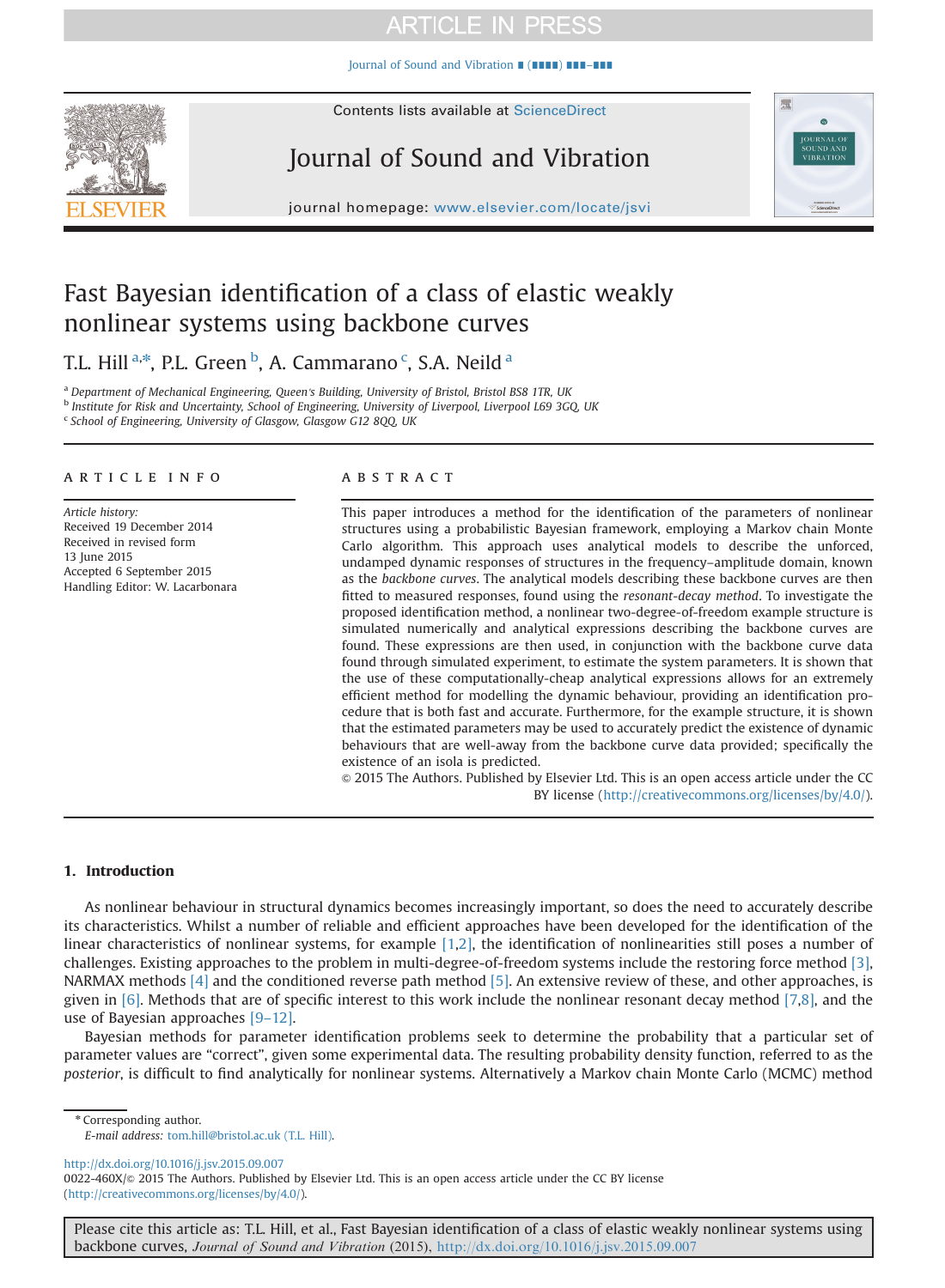#### <span id="page-1-0"></span>2 T.L. Hill et al. / Journal of Sound and Vibration ∎ (∎∎∎∎) ∎∎∎–∎∎∎

may be used, alongside simulations of the system, to sample from the posterior. Due to the complexity of modelling nonlinear systems, these simulations often require numerical integration through time at great computational expense. This issue can be mediated, to an extent, through the use of surrogate models and algorithms which are suitable for parallelisation [\[13,14\],](#page-13-0) or through using carefully selected subsets of the experimental data [\[12,15\].](#page-13-0) However, computational expense still proves limiting for the application of these Bayesian methods to large nonlinear systems with many unknown parameters.

In this paper, a method is introduced that allows Bayesian system identification to be conducted in a computationally efficient manner without the need for model surrogates, or the need to use fewer experimental data. The method proposed here relies on inferring parameter estimates from experimentally measured backbone curves (i.e. the unforced, undamped response of nonlinear systems) and analytical expressions describing the curves. This approach results in significantly lower computational expense than those using time-domain numerical models.

Two nonlinear oscillators, each with two degrees-of-freedom, are considered in this work. These are introduced in Section 2, along with a procedure for the acquisition of data describing the backbone curves. This procedure is similar to the resonant decay method, as detailed in [\[8\]](#page-13-0). A number of techniques may be used for developing analytical models for the backbone curves; for example, harmonic balancing, multiple scales or the first-order normal form technique [16–[18\].](#page-13-0) Here, however, we use the second-order normal form technique [\[19\]](#page-13-0) as it is not only able to analytically describe modal interactions in backbone curves [\[20,21\]](#page-13-0), but it is also suited for automation due to its matrix-based formulation – an essential property for the identification of larger systems. A brief outline of the application of the second-order normal form technique to the example system is given in [Section 3,](#page-4-0) and further details are provided in [Appendix A.](#page-11-0)

[Section 4](#page-5-0) is dedicated to the discussion of the Bayesian parameter estimation approach taken here, with specific details regarding the formulation adopted to accommodate the analytical model. This discussion also examines the use of the residuals of the expressions describing the backbone curves, thus eliminating the need for explicit solutions which can be computationally demanding to calculate. The results of the parameter identification for the example systems are presented in [Section 5](#page-6-0) where it is shown that the predictions of the responses of the system, made using the estimated parameters, are accurate in response regions well-away from those described by the data. Specifically, backbone curves that are not described by the measured data can be obtained, using the estimated parameters – demonstrated here by the prediction of an isola. Finally, conclusions are drawn in [Section 6](#page-10-0) and discussion is given to the potential future applications of the approach outlined in this work.

#### 2. Measuring backbone curves

#### 2.1. The example systems

Fig. 1 shows a two-degree-of-freedom oscillator with a symmetric, linear structure and three nonlinear springs. The underlying linear structure is composed of two identical springs and viscous dampers that ground the masses, as well as a spring and a viscous damper connecting the masses. The grounding springs and connecting spring have stiffness constants  $k_1$  and  $k_2$  respectively, and the grounding dampers and connecting damper have damping constants  $c_1$  and  $c_2$  respectively. Additionally, two nonlinear cubic springs, with constants  $\alpha_1$  and  $\alpha_3$ , ground the masses and a nonlinear cubic spring, with constant  $\alpha_2$ , connects the masses. The two masses have displacements  $x_1$  and  $x_2$ , and both are of mass m. Sinusoidal forcing at frequency  $\Omega_f$  is applied to the masses at amplitudes  $P_1$  and  $P_2$  as shown.

The equation of motion for this system may be written as

$$
\mathbf{M}\ddot{\mathbf{x}} + \mathbf{C}\dot{\mathbf{x}} + \mathbf{K}\mathbf{x} + \mathbf{\Gamma}_x(\mathbf{x}) = \mathbf{P}_x \cos(\Omega_f t),
$$
\n(1)

where **M, C** and **K** are {2  $\times$  2} mass, damping and stiffness matrices, respectively. The {2  $\times$  1} vectors **x**,  $\Gamma_x$  and  $P_x$  describe<br>the physical displacements, poplinear terms and the forcing amplitudes respective the physical displacements, nonlinear terms and the forcing amplitudes respectively, and are written as

$$
\mathbf{x} = \begin{pmatrix} x_1 \\ x_2 \end{pmatrix}, \quad \mathbf{\Gamma}_x = \begin{pmatrix} \alpha_1 x_1^3 + \alpha_2 (x_1 - x_2)^3 \\ \alpha_3 x_2^3 + \alpha_2 (x_2 - x_1)^3 \end{pmatrix}, \quad \mathbf{P}_x = \begin{pmatrix} P_1 \\ P_2 \end{pmatrix}.
$$
 (2)

In this paper, two different parameter sets for the oscillator shown in Fig. 1 are considered. These parameter sets, labelled 1NL and 3NL, are given in [Table 1](#page-2-0). Parameter set 1NL describes a system that has previously been investigated in [\[22\]](#page-13-0), and

 $P_1\cos(\Omega_f t)$  $P_2\cos(\Omega_f t)$  $\overline{m}$  $\overline{m}$  $k_{2}$  $\bm{z}_1$  $r_2$ 

Fig. 1. A schematic diagram of an in-line, two-degree-of-freedom oscillator with a symmetric linear structure and three nonlinear cubic springs.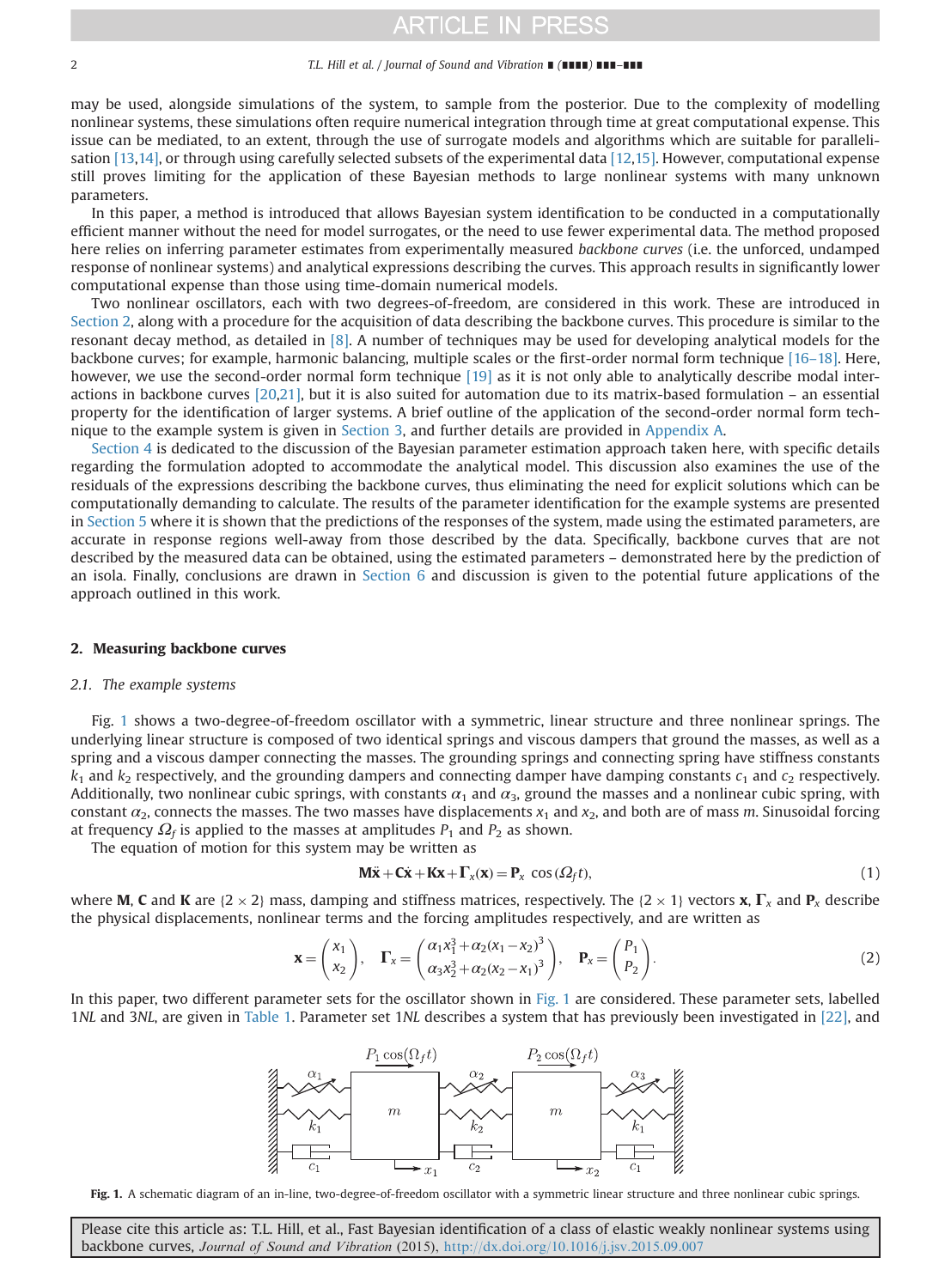#### T.L. Hill et al. / Journal of Sound and Vibration ∎ (∎∎∎∎) ∎∎∎–∎∎∎ 3

<span id="page-2-0"></span>

| Table 1                                                            |  |  |
|--------------------------------------------------------------------|--|--|
| The parameter values used in the two example systems, 1NL and 3NL. |  |  |

| Parameter  | m |                | ∼∠             | K2    | $\alpha_1$      | $\alpha_2$ | $\alpha_3$ |
|------------|---|----------------|----------------|-------|-----------------|------------|------------|
| 1NL<br>3NL |   | 0.002<br>0.002 | 0.001<br>0.001 | 0.105 | $_{0.5}$<br>0.5 | 0.05       | U<br>0.4   |

has only one nonlinear spring, i.e.  $\alpha_2 = \alpha_3 = 0$ . Parameter set 3NL describes a system with three nonlinear springs, i.e. all nonlinear parameters are non-zero. Aside from the nonlinear coefficient, the only parameter that differs between the two systems is the coefficient of the linear spring connecting the masses,  $k<sub>2</sub>$ , resulting in different linear natural frequencies between 1NL and 3NL. As the parameters describing the external forcing –  $P_1$ ,  $P_2$  and  $\Omega_f$  – are not characteristics of the physical system, they are not listed in Table 1. Furthermore, for the technique presented here, it is not necessary for the external forces to be measured. Instead, the forcing parameters are defined whenever a forced response is considered.

### 2.2. An experimental method for measuring backbone curves

The data used for the identification process in this paper have been collected through simulated experiment. This employs a numerical integration routine, specifically MATLAB's integration algorithm implementing Runge–Kutta (4,5) [\[23\]](#page-13-0), to simulate the procedure detailed below. Additionally, Gaussian white noise is added to the data before processing, to simulate noise generated by sensors.

This paper concerns the identification of nonlinear characteristics, and is based on the assumption that the underlying linear system is either known or can be found, for example using the methods proposed in [\[1\]](#page-13-0). Here, as the linear parameters of the system are known, see Table 1, this step is omitted.

Fig. [2](#page-3-0) demonstrates the procedure that is used to find the backbone curves of system 1NL. The panels  $(a_1)$  and  $(a_2)$  show the experimental step of this procedure for the first and second backbone curves, labelled S1 and S2 respectively. Here, the system is forced at a constant amplitude and the forcing frequency,  $\Omega_f$  is varied such that the response may approach the backbone curves. As measurements of the forced responses are not required, the frequency,  $\Omega_6$  may be varied continuously in time. This results in lower experimental cost in comparison to techniques that require the system to reach steady-state between discrete frequency steps. Further details of how this may be achieved can be found in [\[24\]](#page-13-0). Once the response of the system is close to a backbone curve, the forcing is *released*, i.e. the forcing amplitude is set to zero, such that the transient response of the system then decays along, or close to, the backbone curve – see [\[24\]](#page-13-0) for further details.

In panels  $(a_1)$  and  $(a_2)$ , a thin-black line and dotted-green line show the forced response branches and backbone curves respectively. The paths taken along the forced response branches to approach the backbone curves are shown by a thickblack line and the points of release are represented by blue crosses. The points on the backbone curve along which the system response then decays are shown by large green dots (although here these points are illustrative and would not be realised in the frequency–amplitude projection until after the data-processing step).

The next step involves transforming the time-domain data describing the displacements of the physical coordinates,  $x$ , into the displacements of the linear modal coordinates, q. This step is necessary as the second-order normal form technique, used to generate an analytical model of the system, uses a linear modal transform to decouple the linear terms in the equation of motion, see [Section 3](#page-4-0) for further details. The linear modal displacements are found using the inverse linear modal transform, written as  $\mathbf{q} = \mathbf{\Phi}^{-1} \mathbf{x}$  where  $\mathbf{\Phi}$  is a modeshape matrix whose nth column describes the modeshape of the number of the systems considered here the modeshape nth linear mode. Due to the symmetry of the underlying linear structure of the systems considered here, the modeshape matrix may be written as

$$
\Phi = \begin{bmatrix} 1 & 1 \\ 1 & -1 \end{bmatrix} \text{ such that } \mathbf{q} = \begin{pmatrix} q_1 \\ q_2 \end{pmatrix} = \frac{1}{2} \begin{pmatrix} x_1 + x_2 \\ x_1 - x_2 \end{pmatrix}.
$$
 (3)

Panels  $(b_1)$  and  $(b_2)$  in [Fig. 2](#page-3-0) show the transformed time-domain decay data for the backbone curves S1 and S2 respectively. Both panels are in the projection of time, t, against the modal displacements  $q_1$  and  $q_2$ , where  $q_1(t)$  and  $q_2(t)$  are represented by solid-blue and dotted-red lines respectively. Embedded plots in these panels show a portion of the decay data in detail, and illustrate that for the decays along both backbone curves, the linear modes respond at the same frequency. Furthermore it can be seen in panel  $(b_1)$ , showing S1, that linear modal coordinates are in anti-phase, and panel  $(b_2)$  shows that  $q_1$  and  $q_2$ are in-phase along S2.<sup>1</sup> This frequency and phase information is used later for the application of the second-order normal form technique.

The final step in the experimental acquisition of backbone curve involves the conversion of the time–displacement data into the frequency–amplitude domain. This is achieved using a moving-window discrete Fourier transform, with a window size of 5 periods, [\[25\].](#page-14-0) For the approach taken here the harmonic responses of this system are neglected and only the

<sup>&</sup>lt;sup>1</sup> Note that  $q_1$  and  $q_2$  are linear modal coordinates. Panels (b<sub>1</sub>) and (b<sub>2</sub>) show how these modes contribute to the responses of the backbone curves S1 and S2 respectively.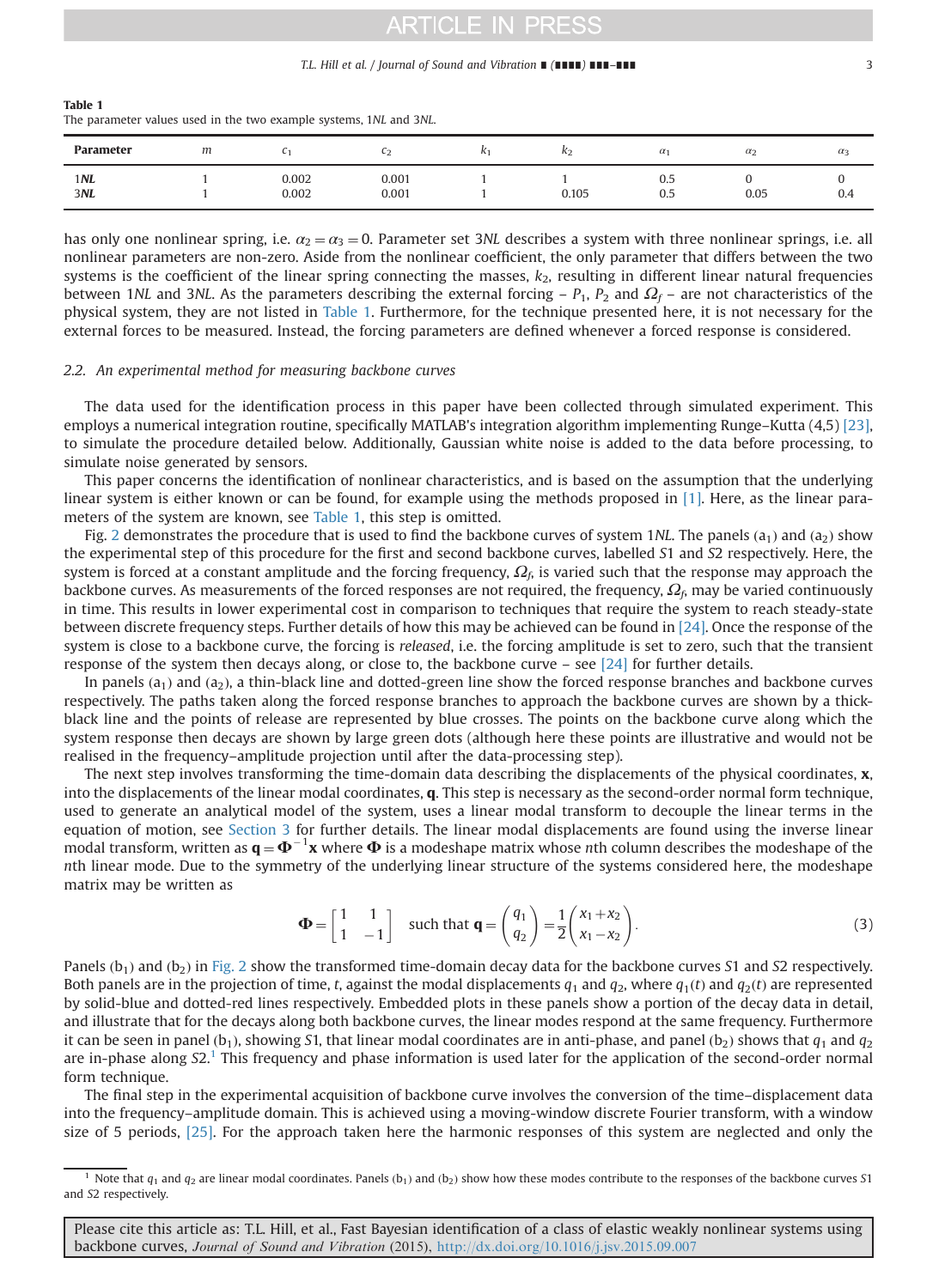#### ARTICI F IN PRESS

<span id="page-3-0"></span>

Fig. 2. A diagram of the procedure used to find the backbone curves of system 1NL through simulated experiment. The left-hand panels – labelled  $(a_1)$ ,  $(b_1)$ and  $(c_1)$  – and right-hand panels – labelled  $(a_2)$ ,  $(b_2)$  and  $(c_2)$  – depict the process of data acquisition for backbone curves S1 and S2 respectively.

fundamental responses are considered. The fundamental responses of  $q_1$  and  $q_2$  are denoted  $u_1$  and  $u_2$  respectively, and are assumed to be sinusoidal with frequency  $Ω$  and amplitudes  $U_1$  and  $U_2$  respectively – where  $Ω$ , the response frequency, is distinct from  $\Omega_6$ , the forcing frequency. As the estimated frequency is likely to be more accurate for a signal of larger amplitude, and as it is known that both linear modes share response frequencies, the dominant mode is used to obtain the response frequency for both modes. It can be seen from panels  $(b_1)$  and  $(b_2)$  in Fig. 2 that  $q_1 > q_2$  on S1 and  $q_2 > q_1$  on S2.

Panels  $(c_1)$  and  $(c_2)$  in Fig. 2 show the frequency–amplitude data for backbone curves S1 and S2 respectively, and represent the data used for the identification of the nonlinear parameters in system 1NL. These are both shown in the projection of the common response frequency,  $\Omega$ , against the fundamental response amplitudes,  $U_1$  and  $U_2$ . Due to the noise applied to the time-domain signal, the translation into the frequency domain is inaccurate for low-amplitude signals. Therefore, the decay data along each of these backbone curves have been truncated as the low-amplitude mode approaches zero. As can be seen in panels  $(c_1)$  and  $(c_2)$ , this results in the truncation of the dominant modes at relatively high amplitudes. The data are also truncated at the start of the decay in order to remove the transient effects as the response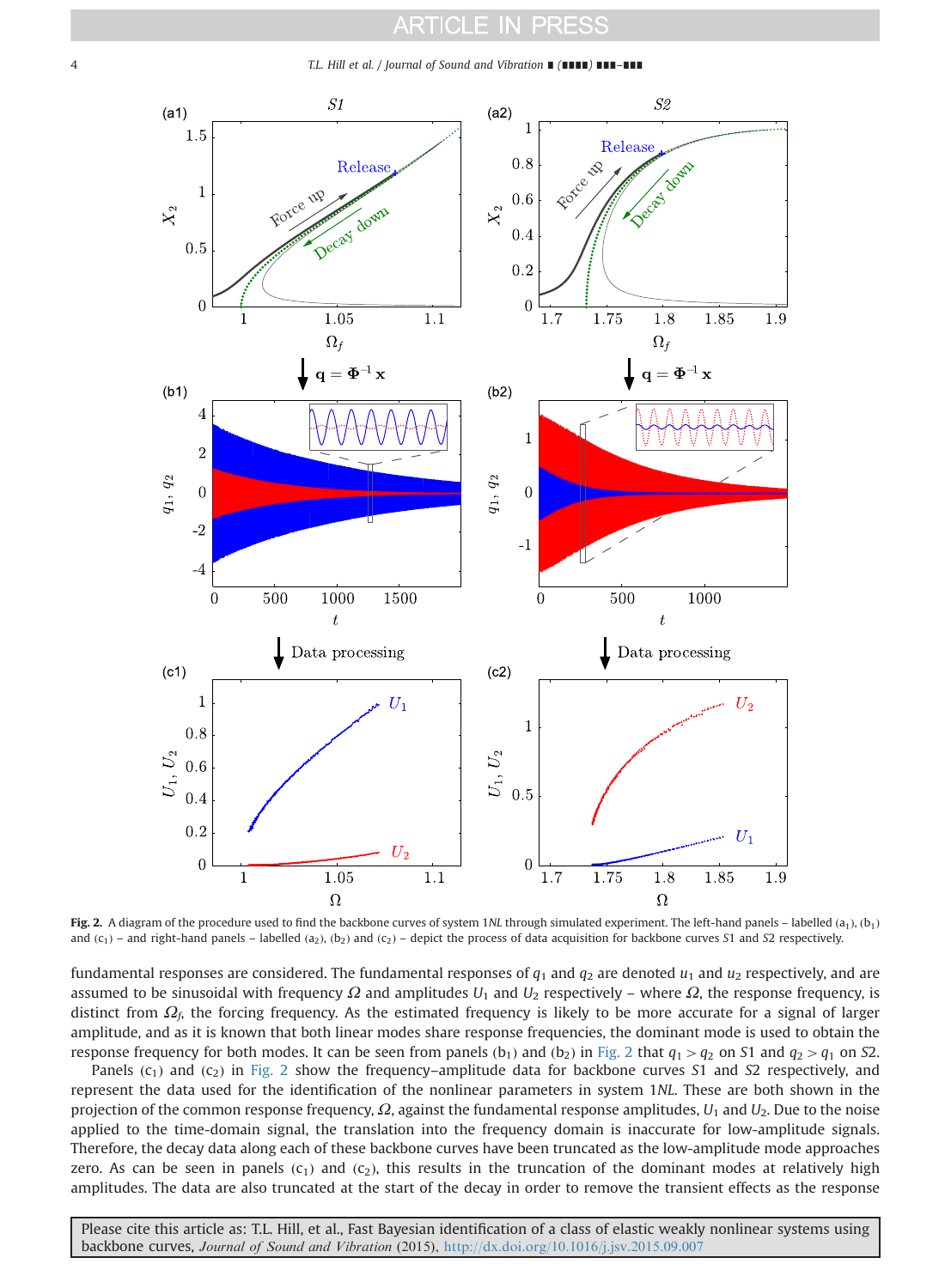#### T.L. Hill et al. / Journal of Sound and Vibration ∎ (∎∎∎∎) ∎∎∎–∎∎∎ 5

<span id="page-4-0"></span>converges towards the backbone curves. This transient behaviour is reduced if the system is released close to the backbone curve, allowing more high-amplitude data to be used for identification.

The systems considered here are discrete, however the same technique may be applied to continuous systems, provided that the linear modal displacements may be estimated. Additionally, as the technique presented here is concerned with identifying nonlinear parameters, only backbone curves that exhibit nonlinear behaviour, and their constituent linear modes, require experimental measurement [\[26\]](#page-14-0). This approach may be used to reduce the experimental and computational costs.

#### 3. Calculating the backbone curves

To find the backbone curves of the system described by Eq. [\(1\)](#page-1-0) the associated unforced, undamped dynamics are considered, which may be written as

$$
\mathbf{M}\ddot{\mathbf{x}} + \mathbf{K}\mathbf{x} + \mathbf{\Gamma}_x(\mathbf{x}) = 0. \tag{4}
$$

The second-order normal form technique is now used to transform the equation of motion, Eq. (4), into a set of timeinvariant equations describing the backbone curves. An outline of the approach is given here, and a more detailed description is given in [Appendix A.](#page-11-0) This approach is similar to that used in [\[20,21\],](#page-13-0) and for a complete description of the second-order normal form technique, see [\[19\].](#page-13-0) This technique is limited to weakly nonlinear systems, i.e. the nonlinear terms are small relative to the linear terms. The error resulting from this assumption may be reduced by computing the technique to a higher order of accuracy [\[27\].](#page-14-0)

As described in [Section 2.2,](#page-2-0) the first step in the second-order normal form technique is the linear modal transform  $x = \Phi q$  where  $\Phi$  is a modeshape matrix which, for the systems considered here, is given in Eq. [\(3\).](#page-2-0) Applying this transform to Eq. (4) allows us to write

$$
\ddot{\mathbf{q}} + \Lambda \mathbf{q} + \mathbf{N}_q(\mathbf{q}) = 0,\tag{5}
$$

where  $N_q$  is a vector of nonlinear terms and  $\Lambda$  is a diagonal matrix whose nth diagonal term is the square of the nth linear natural frequency,  $\omega_{nn}^2$ . For the systems considered here, one may write

$$
\Lambda = \begin{bmatrix} \omega_{n1}^2 & 0 \\ 0 & \omega_{n2}^2 \end{bmatrix} = \frac{1}{m} \begin{bmatrix} k_1 & 0 \\ 0 & k_1 + 2k_2 \end{bmatrix},\tag{6}
$$

and for both systems one may write

$$
\mathbf{N}_q(\mathbf{q}) = \frac{1}{2m} \left( \frac{\alpha_1 (q_1 + q_2)^3 + \alpha_3 (q_1 - q_2)^3}{\alpha_1 (q_1 + q_2)^3 + \alpha_3 (q_2 - q_1)^3 + 16 \alpha_2 q_2^3} \right).
$$
(7)

The next step is to apply the nonlinear near-identity transform  $q = u + h$  where u and h describe the fundamental and harmonic contents of **q** respectively. Here, the harmonics are neglected as only the fundamental responses of the decay along the backbone curve are measured. However in [Appendix A](#page-11-0) the harmonics are retained at this stage.

By removing the harmonics, one may write  $\mathbf{q} = \mathbf{u}$ , which may be substituted into Eq. (7), giving  $\mathbf{N}_q(\mathbf{q}) = \mathbf{N}_q(\mathbf{u})$ . As it is assumed that the fundamental response of the nth linear mode,  $u_n$ , is sinusoidal, one may write

$$
u_n = u_{np} + u_{nm} = \frac{U_n}{2} e^{+j(\Omega t - \phi_n)} + \frac{U_n}{2} e^{-j(\Omega t - \phi_n)},
$$
\n(8)

where  $U_n$  and  $\phi_n$  are the amplitude and phase of  $u_n$  respectively. As, in the cases considered here, the linear modes respond at the same frequency (as shown in [Fig. 2\)](#page-3-0), both modes share the fundamental response frequency  $Ω$ . Note that the subscripts  $p$  and  $m$  correspond to the positive and negative (plus and minus) signs of the complex exponents respectively.

The nonlinear near-identity transform results in the resonant equation of motion, written as

$$
\ddot{\mathbf{u}} + \mathbf{\Lambda}\mathbf{u} + \mathbf{N}_u(\mathbf{u}) = 0,\tag{9}
$$

where  $N_u$  is a vector of resonant nonlinear terms – populated with the resonant terms from  $N_d$ (**u**). The process used to determine which terms in  $N_a(u)$  are resonant is detailed in [Appendix A](#page-11-0), where it is found that  $N_u(u)$  may be written as

$$
\mathbf{N}_{u} = 3 \left( \frac{\alpha_{p} \left[ (u_{1p} u_{1m} + 2u_{2p} u_{2m}) u_{1} + u_{1p} u_{2m}^{2} + u_{1m} u_{2p}^{2} \right] + \alpha_{m} \left[ (2u_{1p} u_{1m} + u_{2p} u_{2m}) u_{2} + u_{1p}^{2} u_{2m} + u_{1m}^{2} u_{2p} \right]}{\alpha_{m} \left[ (u_{1p} u_{1m} + 2u_{2p} u_{2m}) u_{1} + u_{1p} u_{2m}^{2} + u_{1m} u_{2p}^{2} \right] + \alpha_{p} \left[ (2u_{1p} u_{1m} + u_{2p} u_{2m}) u_{2} + u_{1p}^{2} u_{2m} + u_{1m}^{2} u_{2p} \right] + 8 \frac{\alpha_{2}}{m} u_{2p} u_{2m} u_{2} \right]} \right). \tag{10}
$$

where  $\alpha_p = (\alpha_1 + \alpha_3)/2m$  and  $\alpha_m = (\alpha_1 - \alpha_3)/2m$ . Substituting Eq. (10) into Eq. (9) forms the resonant equation of motion, in which all terms resonate at frequency  $\Omega$ . As detailed in [Appendix A](#page-11-0), this can then be used to find the set of time-invariant equations describing the backbone curves which, for these systems, are given by

$$
\left(\omega_{n1}^{2} - \Omega^{2}\right)U_{1} + \frac{3}{8m}\left[\alpha_{1}\left(U_{1} + pU_{2}\right)^{3} + \alpha_{3}\left(U_{1} - pU_{2}\right)^{3}\right] = 0, \tag{11a}
$$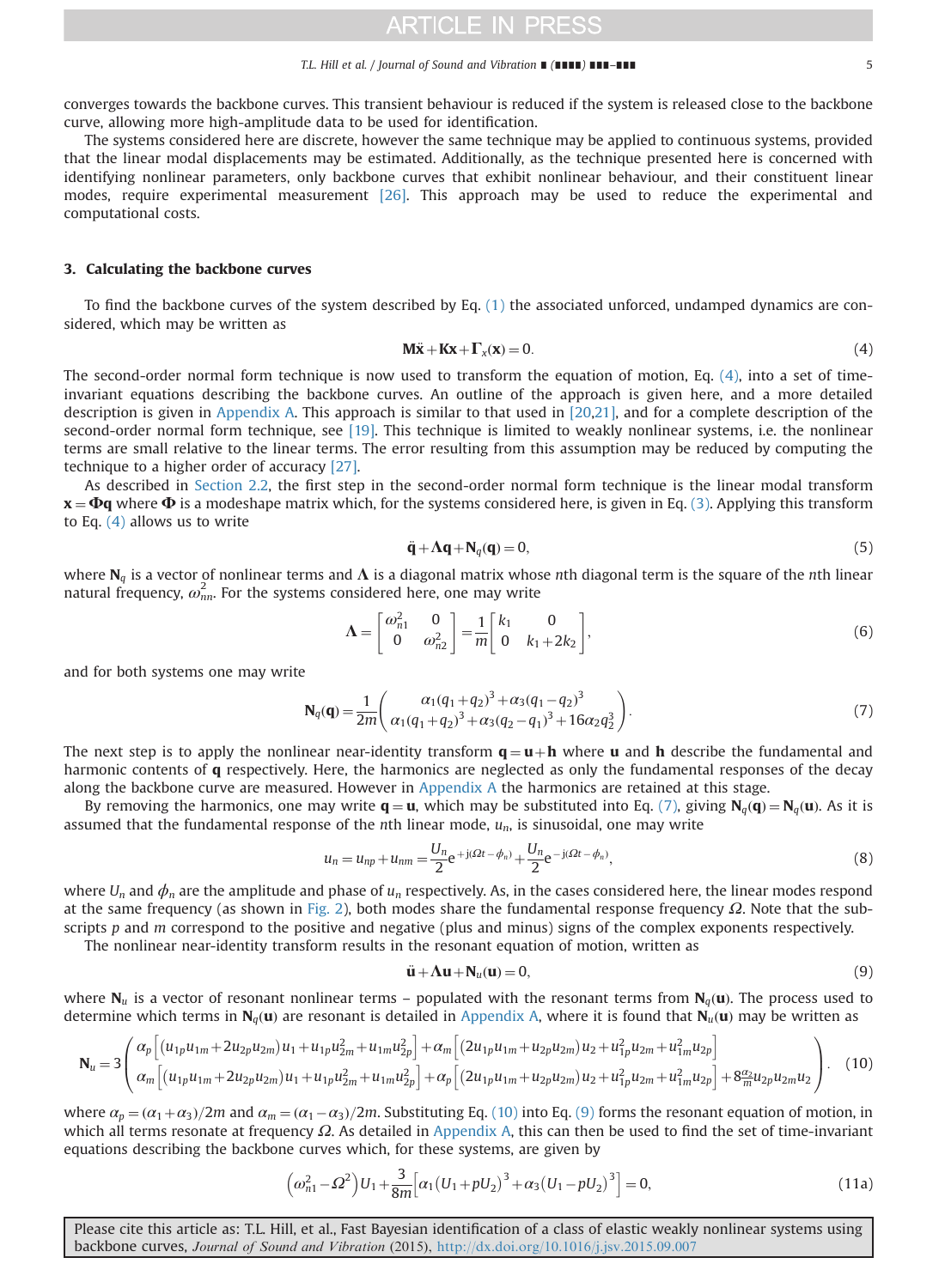<span id="page-5-0"></span>6 T.L. Hill et al. / Journal of Sound and Vibration ∎ (∎∎∎∎) ∎∎∎–∎∎∎

$$
\left(\omega_{n2}^2 - \Omega^2\right) p U_2 + \frac{3}{8m} \left[\alpha_1 \left(U_1 + p U_2\right)^3 - \alpha_3 \left(U_1 - p U_2\right)^3 + p 16 \alpha_2 U_2^3\right] = 0,\tag{11b}
$$

where

$$
p = \begin{cases} +1 & \text{when } \phi_1 - \phi_2 = 0 \\ -1 & \text{when } \phi_1 - \phi_2 = \pi \end{cases}
$$
 (12)

i.e.  $p = +1$  for backbone curves where the modes are in-phase, and  $p = -1$  for backbone curves where the modes are in anti-phase.

Eqs. [\(11](#page-4-0)) and (12) are used in conjunction with the resonant decay data to identify the nonlinear parameters. The approach used for this has a Bayesian framework, as discussed in the following section.

Here, we find the parameters describing the equation of motion in the physical coordinates, Eq. [\(4\);](#page-4-0) however, if one requires a modal model then the parameters describing the modal equation of motion, Eq. [\(5\)](#page-4-0), may be identified.

### 4. Bayesian system identification

This section provides a brief overview of the Bayesian approach employed here, which uses the analytical expressions describing the backbone curves, Eq.  $(11)$ , to form a physical-law based model M. The model contains a vector of parameters  $\theta \in \Theta \subset \mathbb{R}^{N_{\theta}}$  which require estimation (such that, in this case,  $\theta = {\alpha_1, \alpha_2, \alpha_3}$ ). These estimates are probabilistic such that future predictions made using  $M$  are robust against parameter uncertainties. Using the experimental data set,  $D$ , consisting of the backbone curve data, the parameters,  $\theta$ , are inferred. The probability of the parameters,  $\theta$ , conditional on the model,  $M$ , and the experimental data set,  $D$ , can be obtained using Bayes' theorem:

$$
P(\boldsymbol{\theta}|\mathcal{D}, \mathcal{M}) = \frac{P(\mathcal{D}|\boldsymbol{\theta}, \mathcal{M})P(\boldsymbol{\theta}|\mathcal{M})}{P(\mathcal{D}|\mathcal{M})},
$$
\n(13)

where  $P(\theta|\mathcal{D},\mathcal{M})$  is the posterior distribution and  $P(\theta|\mathcal{M})$  – the prior – is a probability distribution describing one's knowledge of  $\theta$  before the data were known. The denominator of Eq. (13) can be interpreted as a normalising constant which ensures that the posterior integrates to unity, and is therefore defined as

$$
P(\mathcal{D}|\mathcal{M}) = \int_{\Theta} P(\mathcal{D}|\boldsymbol{\theta}, \mathcal{M}) P(\boldsymbol{\theta}|\mathcal{M}) \, d\boldsymbol{\theta}.
$$
 (14)

The term  $P(D|\theta, M)$  is referred to as the likelihood and describes the probability of witnessing the data set D given that one believes that the behaviour of the real system can be replicated using model M with parameters  $\theta$ . Evaluating Eq. (13) therefore requires the definition of a prediction-error model whose parameters can be included in  $\theta$ .

In this case, the data set consists of K measurements of both  $U_1$  and  $U_2$ , such that  $\mathcal{D} = \{U_1^{(1)}, ..., U_2^{(K)}, U_2^{(1)}, ..., U_2^{(K)}\}$ Assuming that the probabilities of witnessing separate data are always mutually independent and employing a Gaussian prediction-error model, the likelihood is

$$
P(\mathcal{D}|\boldsymbol{\theta},\mathcal{M}) \propto \prod_{i=1}^{K} \left\{ \exp \left[ -\frac{1}{2\sigma_1^2} \left( U_1^{(i)} - \hat{U}_1^{(i)}(\boldsymbol{\theta}) \right)^2 \right] \exp \left[ -\frac{1}{2\sigma_2^2} \left( U_2^{(i)} - \hat{U}_2^{(i)}(\boldsymbol{\theta}) \right)^2 \right] \right\},
$$
(15)

where  $U_1$  and  $U_2$  represent predictions made by the model and  $\sigma_1$  and  $\sigma_2$  are parameters describing the standard deviations of the likelihood; which, in this case, are also included in  $\theta$ . In its current form, evaluation of the likelihood requires one to assemble an explicit solution for  $\hat{U}_1$  and  $\hat{U}_2$  in terms of  $\theta$  – this can be algebraically demanding and may prevent the method proposed here from being applied to more complex systems. As an alternative, one can use the residuals of Eqs. [\(11\)](#page-4-0), written as  $\epsilon_1$  and  $\epsilon_2$  and defined as

$$
\left[\omega_{n1}^2 - \left(\Omega^{(i)}\right)^2\right]U_1^{(i)} + \frac{3}{8m}\left[\alpha_1\left(U_1^{(i)} + pU_2^{(i)}\right)^3 + \alpha_3\left(U_1^{(i)} - pU_2^{(i)}\right)^3\right] = \epsilon_1^{(i)},\tag{16a}
$$

$$
\left[\omega_{n2}^2 - \left(\Omega^{(i)}\right)^2\right] p U_2^{(i)} + \frac{3}{8m} \left[\alpha_1 \left(U_1^{(i)} + p U_2^{(i)}\right)^3 - \alpha_3 \left(U_1^{(i)} - p U_2^{(i)}\right)^3 + p_1 6\alpha_2 \left(U_2^{(i)}\right)^3\right] = \epsilon_2^{(i)},\tag{16b}
$$

where  $\alpha_1$ ,  $\alpha_2$  and  $\alpha_3$  are taken from elements of  $\theta$ , and the data set is now defined as  $D = \{U_1^{(1)}, ..., U_1^{(K)}, U_2^{(1)}, ..., U_2^{(K)}, \Omega^{(1)}, ..., \Omega^{(K)}\}$ .<br>Deriving the probability of witnessing the

Deriving the probability of witnessing the residuals, given  $\theta$ , is a complex problem. In this case the authors have chosen to use the Principle of Maximum Entropy [\[28\]](#page-14-0) which states that, having defined its first two moments, choosing a likelihood of the form

$$
P(\mathcal{D}|\boldsymbol{\theta}, \mathcal{M}) \propto \prod_{i=1}^{K} \left\{ \exp\left[ -\frac{1}{2\sigma_1^2} \left( \epsilon_1^{(i)} \right)^2 \right] \exp\left[ -\frac{1}{2\sigma_2^2} \left( \epsilon_2^{(i)} \right)^2 \right] \right\},\tag{17}
$$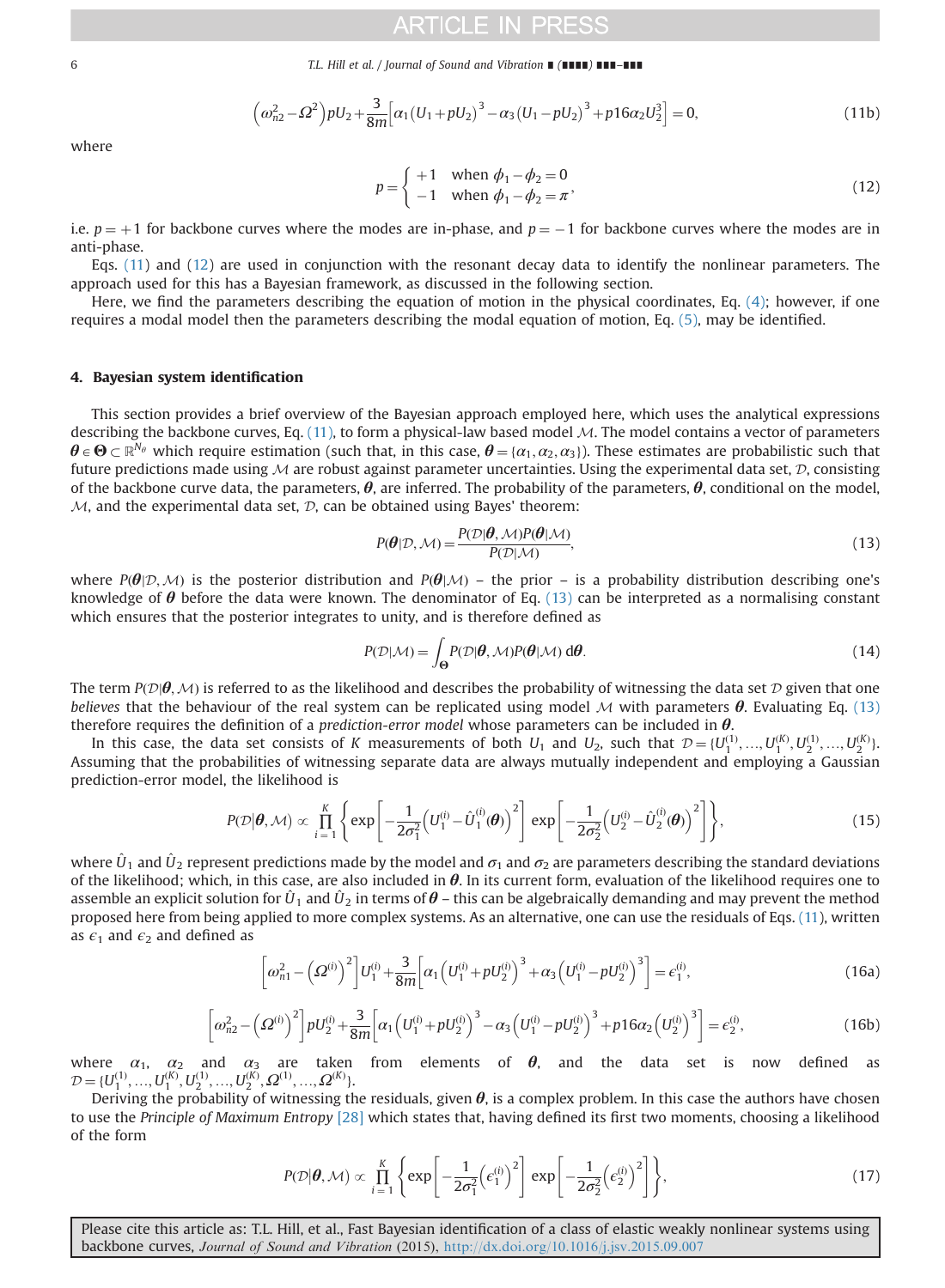T.L. Hill et al. / Journal of Sound and Vibration ∎ (∎∎∎∎) ∎∎∎–∎∎∎ 7

<span id="page-6-0"></span>

Table 2 The parameters limits used for the identification of systems 1NL and 3NL.

Fig. 3. Histograms, for system 1NL, showing the estimated values of the nonlinear parameters and the standard deviations of the residuals of the expressions describing the backbone curves. The nonlinear parameters,  $a_1$ ,  $a_2$  and  $a_3$ , are shown in blue and the standard deviations,  $\sigma_1$  and  $\sigma_2$ , are shown in green. (For interpretation of the references to colour in this figure caption, the reader is referred to the web version of this paper.)

assumes the least amount of additional information. The consequences of selecting such a prediction-error model are discussed further in [Section 5.2](#page-7-0).

This reduces the complexity of the problem, as the residual terms,  $\epsilon_1$  and  $\epsilon_2$ , can be found directly from the substitution of the data and parameters into Eqs. [\(16](#page-5-0)), without the need for algebraic manipulation. It is this approach that is adopted here, i.e. Eq. [\(17\)](#page-5-0) is used to evaluate the likelihood. Furthermore we define the prior as having a uniform distribution.

With the likelihood and prior defined, the next task is to generate samples from the posterior distribution. In the current paper this is achieved through the use of Markov chain Monte Carlo (MCMC) methods<sup>2</sup> – algorithms which involve the evolution of an ergodic Markov chain whose stationary distribution is proportional to the posterior distribution (this is a particularly useful feature as it allows one to generate samples from  $P(\theta|\mathcal{D},\mathcal{M})$  whilst circumventing the need to evaluate the  $N_{\theta}$  dimensional integral given by Eq. [\(14\)](#page-5-0)). In this case, the authors employed a variant of the well-known Metropolis algorithm [\[29\]](#page-14-0) detailed in [\[30\].](#page-14-0)

It is important to note that, as each sample generated using MCMC requires a model run, the method proposed here is very computationally efficient, as each model run simply requires the evaluation of Eqs. [\(11\)](#page-4-0). However, if one were attempting to infer parameter estimates using time history data, for example, each model run would require the numerical time-domain integration of the equations of motion of the system. The speed of the method proposed here is such that all of the MCMC simulations shown subsequently were conducted in a matter of seconds – this is without any parallel processing or the use of model emulators.

### 5. Parameter identification for the example systems

Here, a uniform prior distribution is utilised. Table 2 shows that the prior limits have been set such that the nonlinear parameters are positive, as the backbone curves depicted by the experimental data show a hardening nonlinear behaviour in both systems.

 $<sup>2</sup>$  Here, as Eqs. [\(16\)](#page-5-0) are linear functions of the parameters, a suitable choice of prior would allow for closed-form expressions for the posterior. The</sup> authors have chosen to use MCMC as it demonstrates a method which can be applied in situations where such analytical treatment is not possible. It is expected that this will be the case when higher order approximations of the backbone curves are utilised [\[27\]](#page-14-0) (a topic of future work).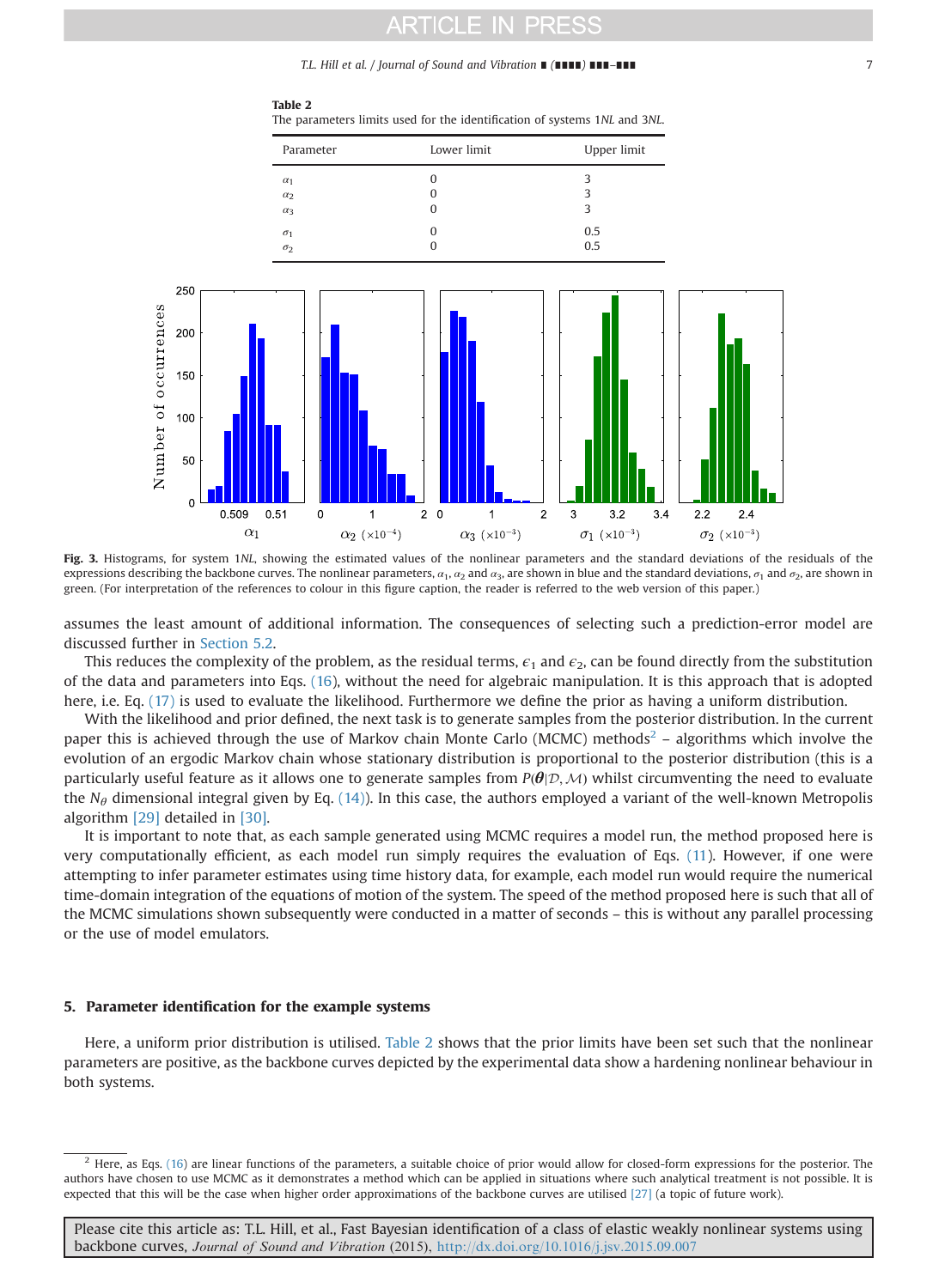#### <span id="page-7-0"></span>8 T.L. Hill et al. / Journal of Sound and Vibration ∎ (∎∎∎∎) ∎∎∎–∎∎∎

### 5.1. Parameter identification for system 1NL

Fig. [3](#page-6-0) shows histograms of the results of the identification procedure for system 1NL. Additionally, Table 3 shows, for each of the parameters, the true and mean estimated values along with the relative error of the mean estimated values. It can be seen from [Fig. 3](#page-6-0) that the variances of the estimated values of the nonlinear parameters are low. This indicates that the effects of these parameters are well-represented by the backbone curve data, and hence there is little uncertainty regarding their value.

[Fig. 3](#page-6-0) shows that the true value of  $\alpha_1$  (which is 0.5) is outside of the limits of the estimated values, whereas one would expect the true value to lie within these limits. The reason for this is that the second-order normal form technique, used to describe the backbone curves, is an approximate method. Therefore, the parameter estimates describe an optimisation of the fit between the true system and the approximate model, leading to the discrepancy between the true and estimated values. The relative error of  $\alpha_1$  is low, at less than 2 percent, suggesting a successful identification procedure. Additionally, the estimated values of  $\alpha_2$  and  $\alpha_3$  are very low suggesting that their identification was also accurate. For cases where there is a greater discrepancy between the true and the approximate model, the second-order normal form technique may be computed to a higher order of accuracy [\[27\].](#page-14-0)

In order to investigate the significance of the error in the estimation of the nonlinear parameters, the backbone curves were calculated for both the true and estimated parameters using the numerical continuation software AUTO-07p [\[31\]](#page-14-0). These are shown in Fig. 4, where solid-green and dashed-red lines represent the backbone curves described by the true and estimated parameters respectively. It can be seen that the two sets of backbone curves are very similar and, importantly, it can also be seen that they are close at amplitude and response frequencies well-beyond those described by the data, which are represented by blue dots.

### 5.2. Uncertainty propagation for system 1NL

Table 3

An advantage of the Bayesian analysis adopted here is that, using the samples generated by MCMC, it is possible to propagate the uncertainties in one's parameter estimates into future predictions. This involves conducting a Monte Carlo simulation, where each model run uses parameters from the vector  $\theta$ , which have been sampled from the posterior parameter distribution (using MCMC). Recalling that  $\theta$  also includes parameters which were used to define the likelihood ( $\sigma_1$  and  $\sigma_2$  in this case), each model run is also "corrupted" with noise generated according to the prediction-error model

The true and mean estimated parameter values, along with the relative error of the estimated values, for system 1NL.

| Parameter                              | True value | Mean estimated value                                       | Relative error |
|----------------------------------------|------------|------------------------------------------------------------|----------------|
| $\alpha_1$<br>$\alpha_2$<br>$\alpha_3$ | 0.5        | 0.5094<br>$5.971 \times 10^{-5}$<br>$4.524 \times 10^{-4}$ | 1.887%         |
| $\sigma_1$<br>$\sigma$                 |            | $3.173 \times 10^{-3}$<br>$2.330 \times 10^{-3}$           |                |



Fig. 4. The backbone curves S1 and S2 for system 1NL. These have been calculated using AUTO-07p (a numerical continuation package) for both the true and estimated parameters, represented by solid-green and dashed-red lines respectively. Blue dots show the data used for the identification of these parameters. These results are shown in the projection of the common response frequency,  $\Omega$ , against the amplitude of displacement of the second mass,  $X_2$ . (For interpretation of the references to colour in this figure caption, the reader is referred to the web version of this paper.)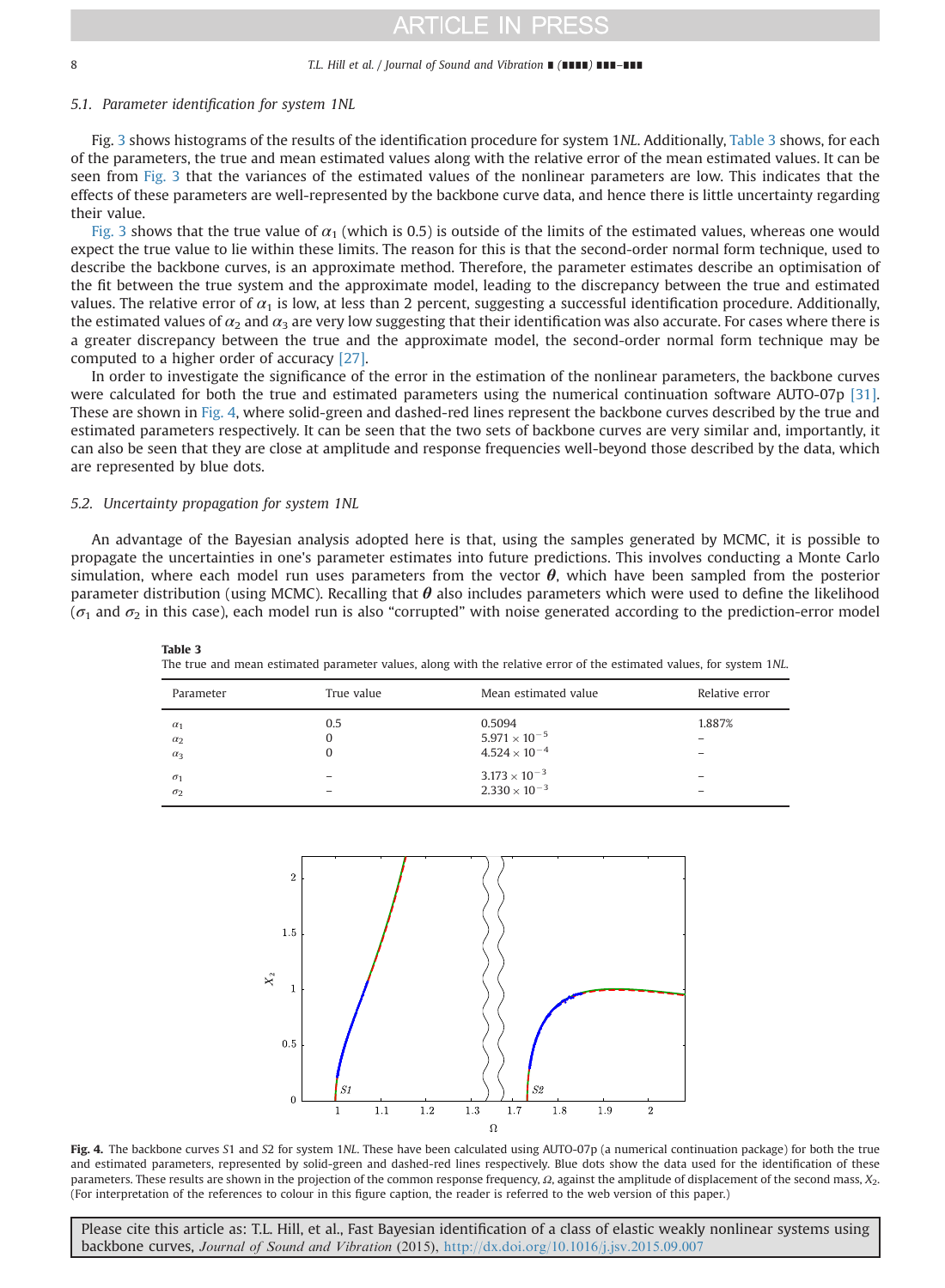T.L. Hill et al. / Journal of Sound and Vibration ∎ (∎∎∎∎) ∎∎∎–∎∎∎ 9



Fig. 5. Uncertainty propagation for the backbone curve decay data for system 1NL. This shows the backbone curve decay data in the projection of the fundamental response frequency,  $Ω$ , against the fundamental response amplitudes of the linear modal coordinates,  $U_1$  and  $U_2$ . These are represented by blue and red dots respectively. The black lines show the confidence bounds at  $\pm 3\sigma$ . (For interpretation of the references to colour in this figure caption, the reader is referred to the web version of this paper.)



Fig. 6. Histograms, for system 3NL, showing the estimated values of the nonlinear parameters and the standard deviations of the residuals of the expressions describing the backbone curves. The nonlinear parameters,  $\alpha_1$ ,  $\alpha_2$  and  $\alpha_3$ , are shown in blue and the standard deviations,  $\sigma_1$  and  $\sigma_2$ , are shown in green. (For interpretation of the references to colour in this figure caption, the reader is referred to the web version of this paper.)

with parameters  $\sigma_1$  and  $\sigma_2$ . Analysing the statistics of this ensemble of model predictions, Fig. 5 shows the  $+3\sigma$  confidence bounds that arose when predicting the backbone curves of system 1NL. It can be seen that, for the most part, the data are within the confidence bounds.

Any discrepancies (where data are outside the confidence bounds) may be due to erroneous assumptions about the prediction-error model. Specifically, for future work, the authors aim to investigate the assumption that the standard deviations of the prediction-error model are independent of the amplitude response of the system. This could involve analysing a set of different prediction-error models, thus allowing the probability of these competing models to assessed (also using a Bayesian framework) [\[32\]](#page-14-0).

## 5.3. Parameter identification for system 3NL

The data used for the identification of system 3NL were also found through simulated experiment, in a similar procedure to that applied to system 1NL, as described in [Section 2.](#page-1-0) The results of this are shown in Fig. 6, where the blue and green histograms show the identified values for the nonlinear parameters and standard deviations of the likelihood respectively. [Table 4](#page-9-0) also gives the true, mean estimated, and relative error for each of the parameters for system 3NL. As with system 1NL, the mean estimated values are very close to the true values and the low variance suggests a high confidence (i.e. the effects of the parameters are well-represented by the data). Also, the approximate nature of the model again results in true parameter values that lie outside of the limits of the estimated values.

[Table 4](#page-9-0) shows that the maximum relative error in the estimation of the nonlinear parameters is less than 2.5 percent. To test the influence of these errors, [Fig. 7](#page-9-0) shows the backbone curves for system 3NL, calculated using the numerical continuation software AUTO-07p, for both the true and estimated parameters. These are represented by solid-green and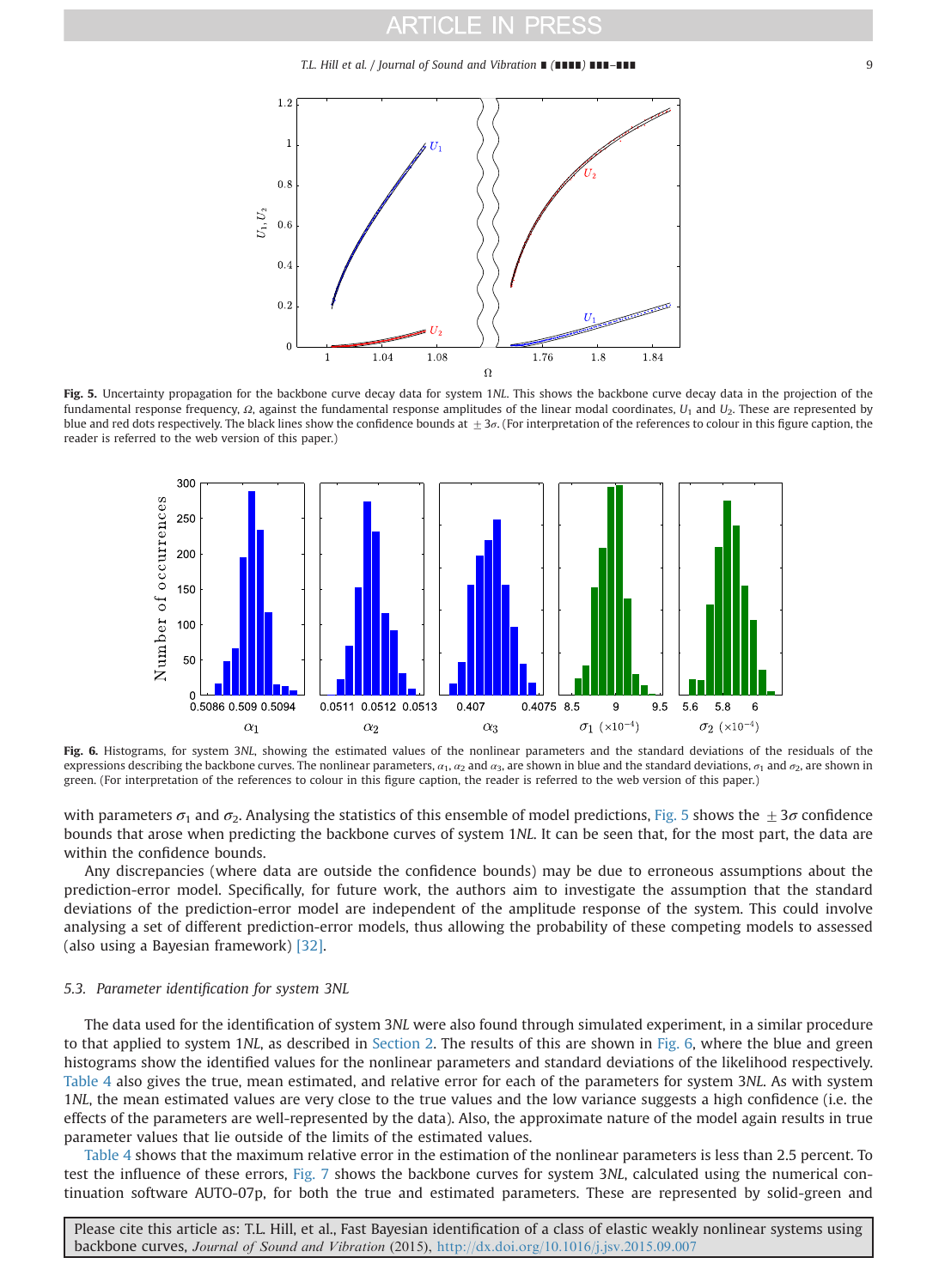#### <span id="page-9-0"></span>10 T.L. Hill et al. / Journal of Sound and Vibration ∎ (∎∎∎∎) ∎∎∎–∎∎∎

### Table 4

The true and mean estimated parameter values, along with the relative error of the estimated values, for system 3NL.

| Parameter  | True value | Mean estimated value   | Relative error |
|------------|------------|------------------------|----------------|
| $\alpha_1$ | 0.5        | 0.5091                 | 1.821%         |
| $\alpha_2$ | 0.05       | 0.05118                | 2.367%         |
| $\alpha_3$ | 0.4        | 0.4071                 | 1.788%         |
| $\sigma_1$ |            | $8.943\times10^{-4}$   | -              |
| $\sigma$   |            | $5.848 \times 10^{-4}$ | -              |



Fig. 7. The backbone curves S1 and S2, along with the isolated backbone curve  $S<sub>i</sub>1$ , for system 3NL. These have been calculated using AUTO-07p (a numerical continuation package) for both the true and estimated parameters, represented by solid-green and dashed-red lines respectively. Blue dots show the data used for the identification of these parameters. These results are shown in the projection of the common response frequency,  $Ω$ , against the amplitude of displacement of the second mass,  $X_2$ . (For interpretation of the references to colour in this figure caption, the reader is referred to the web version of this paper.)



**Fig. 8.** The response of system 3NL when subjected to forcing at amplitude  $P_x^T = [0.002, 0.002]$ . The solid-green line shows the response branch when the solid-green line shows the response branch when the mean estimated true nonlinear parameters are used, and the dashed-red line shows the response branch when the mean estimated parameters are used. These results are shown in the projection of forcing frequency,  $\Omega_f$ , against the amplitude of displacement of the second mass,  $X_2$ . (For interpretation of the references to colour in this figure caption, the reader is referred to the web version of this paper.)

dashed-red lines respectively and blue dots show the data used for the identification of the parameters. One significant feature of these results is the detached backbone curve, denoted  $S<sub>i</sub>1$ . This is referred to as an *isolated backbone curve*, and it can be viewed as an imperfect bifurcation of S2, caused by the asymmetry of this system. For further discussion of bifurcations in backbone curves see [\[20\],](#page-13-0) and for discussion of isolated backbone curves see [\[33\].](#page-14-0) It can be seen that the system identification procedure used no data describing the backbone curve  $S_i$ 1; despite this, Fig. 7 shows that  $S_i$ 1 using the real and estimated parameters are close. This demonstrates that the estimated parameters lead to accurate predictions of the backbone curves, even for responses that are very distinct from those represented by the data.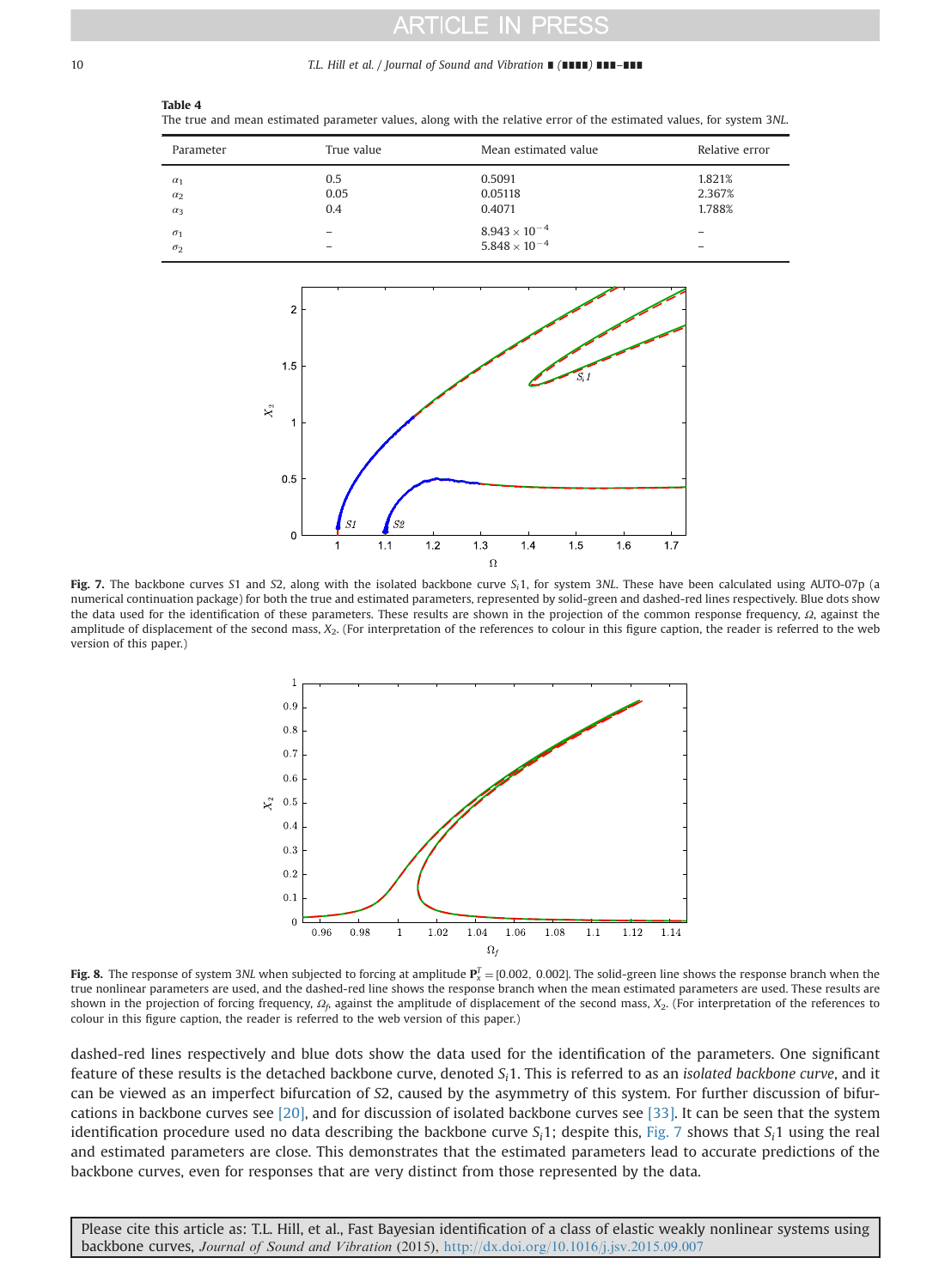#### T.L. Hill et al. / Journal of Sound and Vibration ∎ (∎∎∎∎) ∎∎∎–∎∎∎ 11

### <span id="page-10-0"></span>5.4. Forced responses for system 3NL

Although backbone curves are of great value for understanding the fundamental properties of a nonlinear system, the forced responses are generally of greatest importance in engineering. Therefore, to further test the significance of the errors of the estimated parameters, the responses of the system when subjected to forcing are considered. [Fig. 8](#page-9-0) shows the response of system 3NL when subjected to forcing at amplitude  $P_x^T = [0.002, 0.002]$ , such that forcing is applied directly to<br>the first linear mode. Besponses using both the true and mean estimated parameters are represen the first linear mode. Responses using both the true and mean estimated parameters are represented by a solid-green and a dashed-red line respectively. These results have been calculated using AUTO-07p [\[31\]](#page-14-0). As the forcing is only in the first linear mode, the response envelops the backbone curve S1 (in which the first mode is dominant) leading to a Duffing-like forced response when viewed in this projection. It can be seen in [Fig. 8](#page-9-0) that the forced response curve for the estimated parameters is very close to that which uses the true parameters, suggesting that the errors have little influence for the forcing considered here.

One significant property of an isolated backbone curve, such as  $S<sub>i</sub>1$  in [Fig. 7,](#page-9-0) is that it may correspond to isolated forced solutions, or isola. These can be difficult to detect through experiment, or through modelling techniques that rely on continuation without prior knowledge of their existence, and hence isolas present significant challenges and potential risks in engineering [\[33,34\].](#page-14-0) Fig. 9 shows the forced responses of system 3NL using the estimated and true nonlinear parameters, represented by dashed-red and solid-green lines respectively. These are subjected to forcing at amplitude  $\mathbf{P}_x^T = [0.01, -0.01]$ ,  $\mathbf{P}_y^T = [0.01, -0.01]$ ,  $\mathbf{P}_y^T = [0.01, -0.01]$ such that the forcing is applied directly to the second linear mode, and it can be seen that an isola exists, as indicated by the existence of  $S_i$ 1. Fig. 9 also shows that the forced response branches are predicted accurately by the estimated parameters, even for those describing the isola, which exists well-away from the data used for estimation.

As, in this projection, the isola describes a high-amplitude response, predicting that its existence is important. Furthermore, reaching the isola experimentally would prove challenging, and hence, even if its existence is known, experimental data describing an isola are often not available for identification. Therefore, it is an important feature of identification methods to predict parameters with sufficient accuracy that they may, in turn, be used to predict the existence of such features, well-away from the available data.

### 6. Conclusions and future work

In this work, an approach for the Bayesian identification of the nonlinear parameters of dynamic structures has been introduced. This approach utilises the backbone curves of a system, which may be obtained experimentally, and modelled using analytical expressions derived using the second-order normal form technique. These analytical expressions are computationally efficient to evaluate, hence the identification procedure is carried out extremely rapidly. As such, the probabilistic estimation of the nonlinear parameters of two example cases demonstrated here – where each system has three unknown nonlinear parameters – is completed in a matter of seconds.

As discussed, one disadvantage of this approach is that the analytical expressions provide an approximate description of the backbone curves, thus introducing error into the model of the system. This is demonstrated in the results presented here, as the true values of the parameters lie outside of the range of estimated parameters. It is also demonstrated, however, that the resulting errors are small and their influence on the dynamic responses are negligible. This is shown through a comparison of the backbone curves of the systems using both the true and estimated parameter values, and shows a strong



**Fig. 9.** The response of system 3NL when subjected to forcing at amplitude  $P_x^T = [0.01, -0.01]$ . The solid-green line shows the response branches when the solid-green line shows the response branches when the solid-green true nonlinear parameters are used, and the dashed-red line shows the response branches when the mean estimated parameters are used. These results are shown in the projection of forcing frequency,  $\Omega_f$ , against the amplitude of displacement of the second mass,  $X_2$ . (For interpretation of the references to colour in this figure caption, the reader is referred to the web version of this paper.)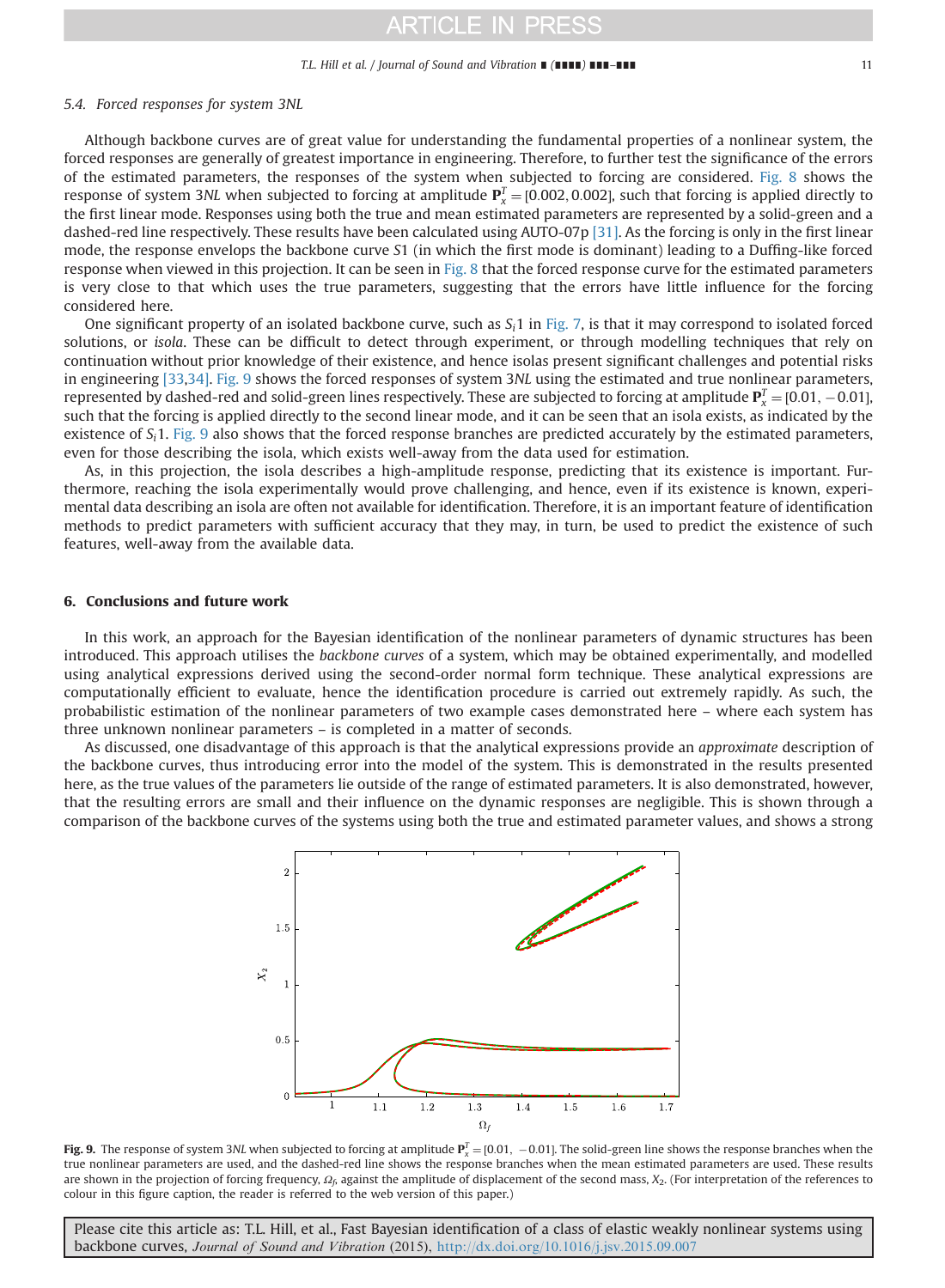#### <span id="page-11-0"></span>12 T.L. Hill et al. / Journal of Sound and Vibration ∎ (∎∎∎∎) ∎∎∎–∎∎∎

agreement at responses well-beyond those represented by the experimental data. Specifically, an isolated backbone curve is predicted for one case, and it is shown that this corresponds to an isola in the forced response of the system.

Not only has it been shown that this approach is extremely fast and accurate, it also lends itself to application to much larger systems. This is due to its use of analytical models, which remove the need for expensive numerical solving routines, and the use of the residuals of the expressions, which overcome the need to find explicit solutions. Additionally, the secondorder normal form technique, used to find the analytical expressions for the backbone curves, has a matrix-based formulation that is well-suited to computer automation, hence allowing this approach to be extended to larger, more complex systems.

### Acknowledgements

The authors would like to acknowledge the support of the EPSRC. T.L.H. is supported by an EPSRC DTA studentship. P.L.G. is supported by EPSRC Grant EP/K003836/1, A.C. is supported by EPSRC Grant EP/K003836/2 and S.A.N. is supported by EPSRC fellowship EP/K005375/1.

### Appendix A. The method of second-order normal forms

The following description covers the steps of the second-order normal form technique that are necessary for the procedure followed in this paper. It is used to transform the unforced, undamped equations of motion, given by Eq. [\(4\),](#page-4-0) into a set of time-invariant equations describing the backbone curves.

In [Section 3](#page-4-0) it is shown how the first step of the technique, the linear modal transform is applied to Eq. [\(4\).](#page-4-0) This transforms the equations of motion from the physical coordinates,  $x$ , into modal coordinates,  $q$ , leading to the modal equation of motion, Eq. [\(5\),](#page-4-0) in which the linear terms are decoupled. The next step of the second-order normal form technique, for unforced systems, is the nonlinear near-identity transform. This transform takes the form  $\mathbf{q} = \mathbf{u} + \varepsilon \mathbf{h}$  where  $\mathbf{u}$ and h describe the fundamental and harmonic contents of q respectively, and  $\varepsilon$  is used to denote smallness. In this case  $\varepsilon$  is used to indicate that the harmonics are small, relative to the fundamental responses. As it is also assumed that the nonlinear terms are small, one may write  $N_q(q) = \varepsilon N_q(q)$ . Therefore, applying the transform  $q = u + \varepsilon h$  to  $N_q(q)$  allows us to make the order  $\varepsilon^1$  approximation  $\varepsilon N_q(\mathbf{u}+\varepsilon\mathbf{h})\approx \varepsilon N_q(\mathbf{u})$ .

As described in [Section 3](#page-4-0), the nth fundamental response is written as

$$
u_n = u_{np} + u_{nm} = \frac{U_n}{2} e^{+j(\Omega t - \phi_n)} + \frac{U_n}{2} e^{-j(\Omega t - \phi_n)},
$$
\n(A.1)

where  $U_n$  and  $\phi_n$  are the amplitude and phase of  $u_n$  respectively, and  $\Omega$  is the fundamental response frequency, common to both linear modes. The substitution of  $q_n = u_n = u_{np} + u_{nm}$  into  $N_q(q)$  is now made, using Eq. (A.1) and the description of  $N_q(q)$  given in Eq. [\(7\)](#page-4-0). This substitution leads to

$$
\mathbf{N}_{q}(\mathbf{u}) = \frac{1}{2m} \left( \frac{\alpha_{1}(u_{1p} + u_{1m} + u_{2p} + u_{2m})^{3} + \alpha_{3}(u_{1p} + u_{1m} - u_{2p} - u_{2m})^{3}}{\alpha_{1}(u_{1p} + u_{1m} + u_{2p} + u_{2m})^{3} + \alpha_{3}(u_{2p} + u_{2m} - u_{1p} - u_{1m})^{3} + 16\alpha_{2}(u_{2p} + u_{2m})^{3}} \right).
$$
(A.2)

The purpose of the nonlinear near-identity transform is to find the resonant equation of motion, written as

$$
\ddot{\mathbf{u}} + \mathbf{\Lambda}\mathbf{u} + \mathbf{N}_u(\mathbf{u}) = 0,\tag{A.3}
$$

where  $N_u(u)$  is a vector populated with the resonant terms from  $N_a(u)$ . In order to determine which terms in  $N_a(u)$  are resonant,  $N_a(u) = [n_a]u^*$  is found, where  $u^*$  is a vector of all unique combinations of  $u_{np}$  and  $u_{nm}$ , and  $[n_q]$  is a matrix containing all coefficients of the corresponding terms. In the case considered here, there are 20 unique terms in  $N_a(u)$ . Using this, the  $\ell$  th element of  $\mathbf{u}^*$  is written as

$$
u_{\ell}^* = \prod_{k=1}^2 \left\{ u_{kp}^{s_{k\ell p}} u_{km}^{s_{k\ell m}} \right\},\tag{A.4}
$$

where  $s_{k\ell p}$  and  $s_{k\ell m}$  are the exponents of  $u_{kp}$  and  $u_{km}$  respectively. Substituting Eq. (A.1) into Eq. (A.4),  $u_\ell^*$  may be written as

$$
u_{\ell}^* = \left[\prod_{k=1}^2 \left(\frac{U_k}{2}\right)^{(s_{k\ell p} + s_{k\ell m})}\right] e^{j\left(\overline{\omega}_{\ell}t - \overline{\phi}_{\ell}\right)},\tag{A.5}
$$

where  $\overline{\phi}_\ell$  and  $\overline{\omega}_\ell$  are the phase and response frequency of  $u^*_\ell$  respectively, and are found using

$$
\overline{\phi}_{\ell} = \sum_{k=1}^{2} (s_{k\ell p} - s_{k\ell m}) \phi_k, \quad \overline{\omega}_{\ell} = \left[ \sum_{k=1}^{2} (s_{k\ell p} - s_{k\ell m}) \right] \Omega.
$$
 (A.6)

The matrix  $\beta$  is now introduced in order to determine which of these terms are resonant (i.e.  $|\overline{\omega}_{\ell}| = \Omega$ ). The  $\{n, \ell\}$  th element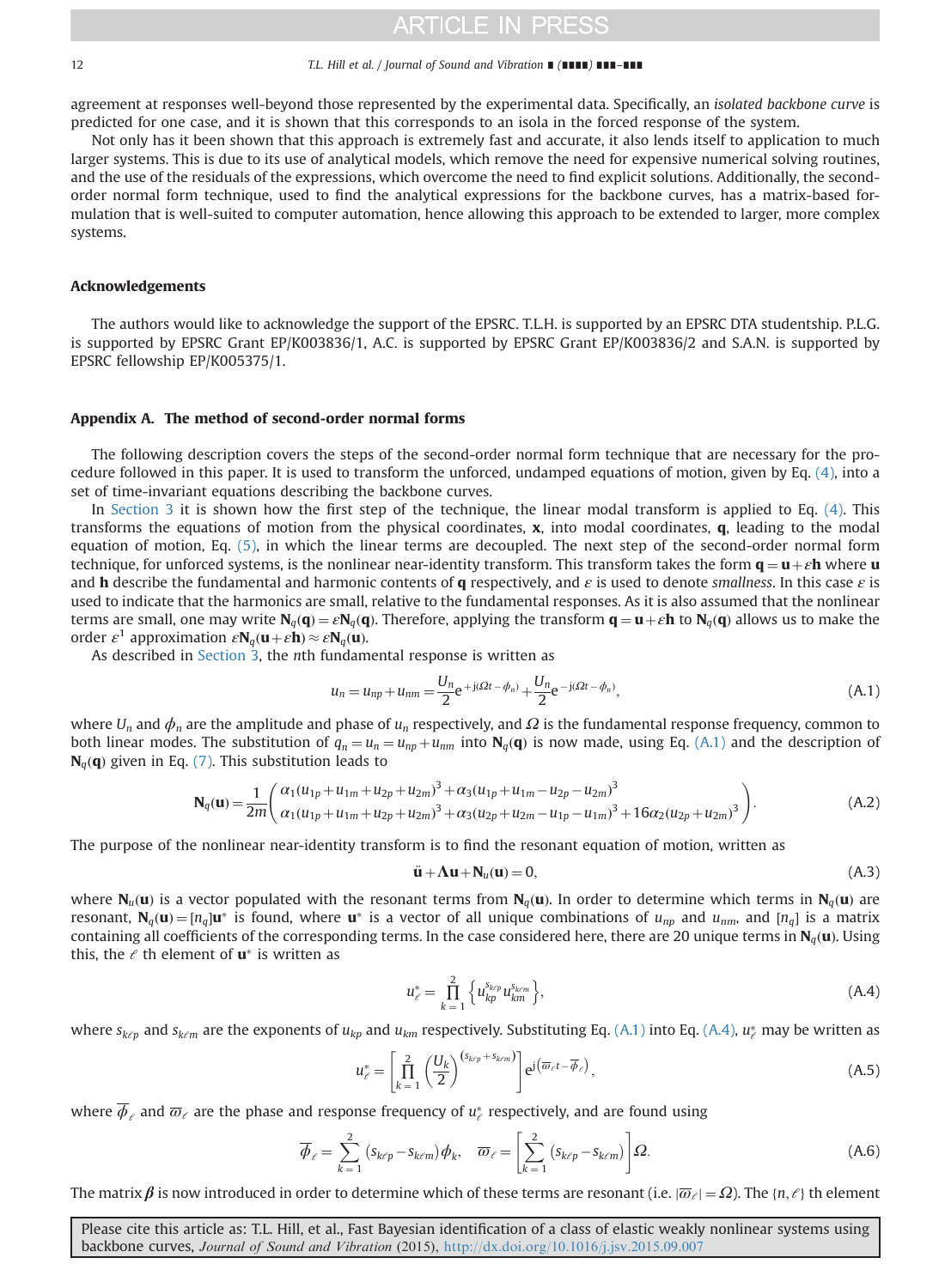#### T.L. Hill et al. / Journal of Sound and Vibration ∎ (∎∎∎∎) ∎∎∎–∎∎∎ 13

<span id="page-12-0"></span>of  $\beta$  is written as

$$
\beta_{n,\ell} = \overline{\omega}_{\ell}^2 - \Omega^2 = \left\{ \left[ \sum_{k=1}^2 \left( s_{k\ell p} - s_{k\ell m} \right) \right]^2 - 1 \right\} \Omega^2.
$$
\n(A.7)

It can be seen that any element in  $\beta$  with a value of zero must correspond to an element in  $[n_n]$  that describes the coefficient of a resonant term. Hence, one may define the matrix  $[n_u]$  which is equal in size to  $[n_a]$  and whose elements are populated by the coefficients of the resonant terms, such that

$$
[n_u]_{n\ell} = \begin{cases} [n_q]_{n\ell} & \text{if } \beta_{n\ell} = 0, \\ 0 & \text{if } \beta_{n\ell} \neq 0. \end{cases}
$$
 (A.8)

From this, the vector of nonlinear terms – see Eq. [\(A.3\)](#page-11-0) – is defined using  $N_u = [n_u]u^*$ , where all terms in  $N_u$  resonate at frequency Ω.

 $\overline{\mathbf{3}}$ 

From Eqs. [\(A.2](#page-11-0)), ([A.4\)](#page-11-0) and (A.7),  $[n_q]$ ,  $\mathbf{u}^*$  and  $\boldsymbol{\beta}$  are calculated as

$$
\begin{bmatrix}\n\alpha_{p} & \alpha_{m} \\
3\alpha_{p} & 3\alpha_{m} \\
\alpha_{p} & \alpha_{m} \\
\alpha_{p} & \alpha_{m} \\
3\alpha_{p} & 3\alpha_{m} \\
3\alpha_{p} & 3\alpha_{m} \\
6\alpha_{p} & 6\alpha_{m} \\
6\alpha_{p} & 6\alpha_{m} \\
3\alpha_{p} & 3\alpha_{m} \\
6\alpha_{p} & 6\alpha_{m} \\
3\alpha_{p} & 3\alpha_{m} \\
3\alpha_{p} & 3\alpha_{m} \\
3\alpha_{p} & 3\alpha_{m} \\
3\alpha_{p} & 3\alpha_{p} \\
3\alpha_{m} & 3\alpha_{p} \\
6\alpha_{m} & 6\alpha_{p} \\
6\alpha_{m} & 6\alpha_{p} \\
6\alpha_{m} & 6\alpha_{p} \\
6\alpha_{m} & 6\alpha_{p} \\
3\alpha_{m} & 3\alpha_{p} \\
3\alpha_{m} & 3\alpha_{p} \\
3\alpha_{m} & 3\alpha_{p} \\
3\alpha_{m} & 3\alpha_{p} \\
3\alpha_{m} & 3\alpha_{p} \\
3\alpha_{m} & 3\alpha_{p} \\
3\alpha_{m} & 3\alpha_{p} \\
\alpha_{m} & \alpha\n\end{bmatrix}, \quad \mathbf{u^{*}} = \begin{bmatrix}\nu_{1p}u_{1m}^{11} \\
u_{1p}u_{2p}^{11} \\
u_{1p}u_{2p}^{11} \\
u_{1p}u_{2p}^{11} \\
u_{1p}u_{2p}^{11} \\
u_{1p}u_{2p}^{11} \\
u_{1p}u_{2p}^{11} \\
u_{1p}u_{2p}^{11} \\
u_{2p}^{11} \\
u_{2p}^{11} \\
u_{2p}^{11} \\
u_{2p}^{11} \\
u_{2p}^{12} \\
u_{2p}^{12} \\
u_{2p}^{12} \\
u_{2p}^{12} \\
u_{2p}^{12} \\
u_{2p}^{12} \\
u_{2p}^{12} \\
u_{2p}^{12} \\
u_{2p}^{12} \\
u_{2p}^{12} \\
u_{2p}^{12} \\
u_{2p}^{12} \\
u_{2p}^{12} \\
u_{2p}^{12} \\
u_{2p}^{12} \\
u_{2p}^{12} \\
u_{2p}^{12} \\
u_{2p}^{12}
$$

where  $\alpha_p = (\alpha_1 + \alpha_3)/2m$ ,  $\alpha_m = (\alpha_1 - \alpha_3)/2m$  and  $\tilde{\alpha} = \alpha_p + 8\alpha_2/m$ . Now, from Eqs. (A.8) and (A.9), and using  $N_u = [n_u]$ **u**\*,  $N_u$ may be written as

$$
\mathbf{N}_{u} = 3 \left( \alpha_{p} \left[ (u_{1p} u_{1m} + 2u_{2p} u_{2m}) u_{1} + u_{1p} u_{2m}^{2} + u_{1m} u_{2p}^{2} \right] + \alpha_{p} \alpha_{m} \left[ (2u_{1p} u_{1m} + u_{2p} u_{2m}) u_{2} + u_{1p}^{2} u_{2m} + u_{1m}^{2} u_{2p} \right] \right).
$$
 (A.10)  
\n
$$
\alpha_{m} \left[ (u_{1p} u_{1m} + 2u_{2p} u_{2m}) u_{1} + u_{1p} u_{2m}^{2} + u_{1m} u_{2p}^{2} \right] + \alpha_{p} \left[ (2u_{1p} u_{1m} + u_{2p} u_{2m}) u_{2} + u_{1p}^{2} u_{2m} + u_{1m}^{2} u_{2p} \right] + 8 \frac{\alpha_{2}}{m} u_{2p} u_{2m} u_{2} \right).
$$

Substituting Eq. (A.10) into the resonant equation of motion, Eq. [\(A.3\),](#page-11-0) it can be seen that all terms are sinusoidal and resonating at frequency  $Ω$ . Therefore it follows that

$$
\left[ \left( \mathbf{\Lambda} - \Omega^2 \mathbf{I} \right) \mathbf{u}_p + \mathbf{N}_u^+ \right] e^{+j\Omega t} + \left[ \left( \mathbf{\Lambda} - \Omega^2 \mathbf{I} \right) \mathbf{u}_m + \mathbf{N}_u^- \right] e^{-j\Omega t} = 0, \tag{A.11}
$$

where **I** is the identity matrix, and  $\mathbf{u}_p$ ,  $\mathbf{u}_m$ ,  $\mathbf{N}_u^+$  and  $\mathbf{N}_u^-$  form two sets of complex conjugate vector pairs, given by

$$
\mathbf{u}_{p} = \frac{1}{2} \begin{pmatrix} U_{1} e^{-j\phi_{1}} \\ U_{2} e^{-j\phi_{2}} \end{pmatrix}, \quad \mathbf{u}_{m} = \frac{1}{2} \begin{pmatrix} U_{1} e^{+j\phi_{1}} \\ U_{2} e^{+j\phi_{2}} \end{pmatrix},
$$
  
and 
$$
\mathbf{N}_{u} = \mathbf{N}_{u}^{+} e^{+j\Omega t} + \mathbf{N}_{u}^{-} e^{-j\Omega t}.
$$
 (A.12)

From Eq. (A.11), it can be seen that

$$
(\mathbf{\Lambda} - \Omega^2 \mathbf{I}) \mathbf{u}_p + \mathbf{N}_u^+ = 0, \tag{A.13}
$$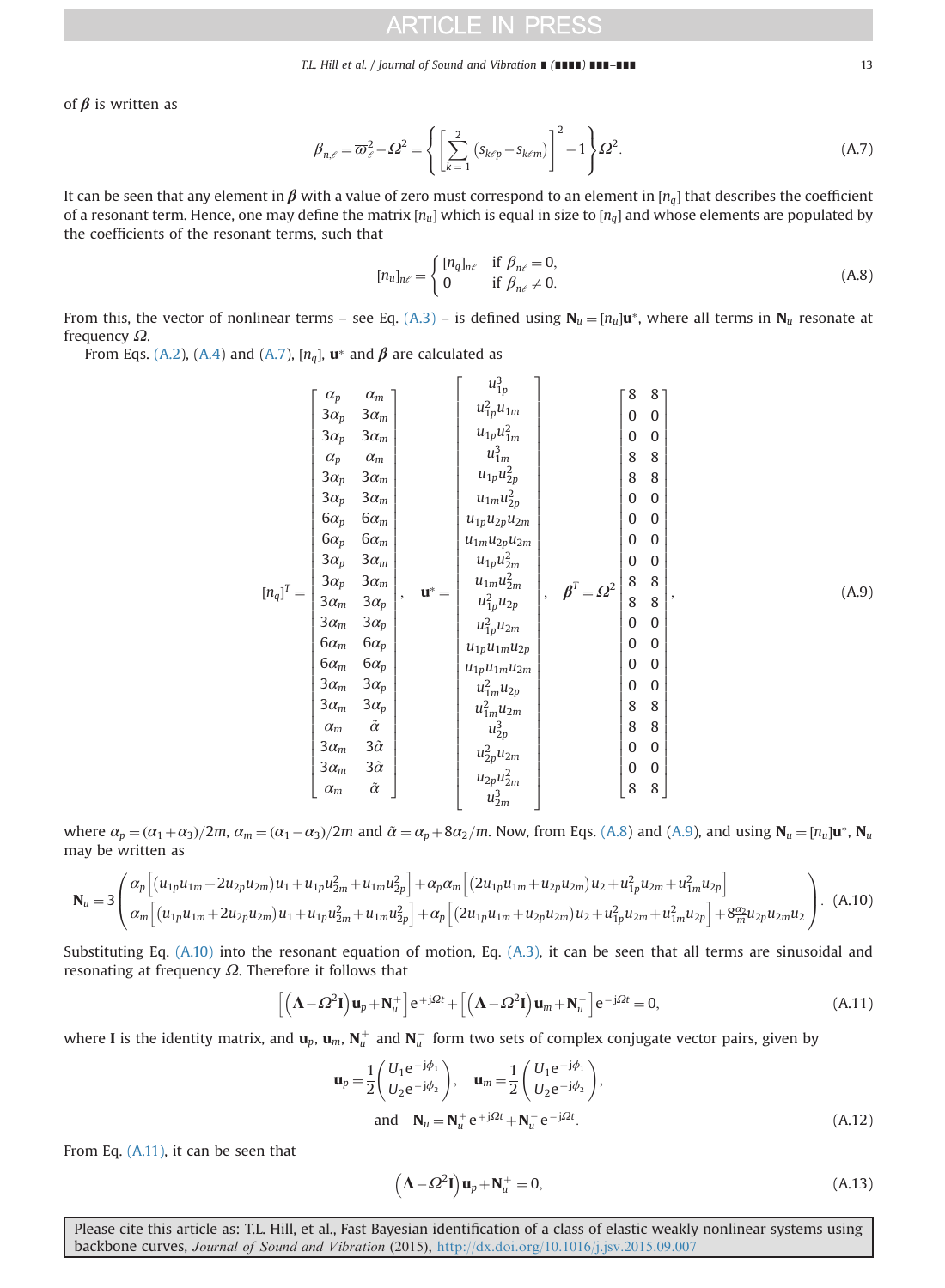#### <span id="page-13-0"></span>14 T.L. Hill et al. / Journal of Sound and Vibration ∎ (∎∎∎∎) ∎∎∎–∎∎∎

where from Eq. [\(A.10\)](#page-12-0)

$$
\mathbf{N}_{u}^{+} = \begin{pmatrix} \frac{3}{8} \Big\{ \alpha_{p} \Big[ U_{1}^{3} + U_{1} U_{2}^{2} (2 + e^{+j2\phi_{d}}) \Big] + \alpha_{m} \Big[ U_{2}^{3} + U_{1}^{2} U_{2} (2 + e^{-j2\phi_{d}}) \Big] e^{+j\phi_{d}} \Big\} e^{-j\phi_{1}} \\ \frac{3}{8} \Big\{ \alpha_{p} \Big[ U_{2}^{3} + U_{1}^{2} U_{2} (2 + e^{-j2\phi_{d}}) \Big] + \alpha_{m} \Big[ U_{1}^{3} + U_{1} U_{2}^{2} (2 + e^{+j2\phi_{d}}) \Big] e^{-j\phi_{d}} + 8 \frac{\alpha_{2}}{m} U_{2}^{3} \Big\} e^{-j\phi_{2}} \end{pmatrix},
$$
\n(A.14)

where  $\phi_d = \phi_1 - \phi_2$ . Substituting Eqs. [\(A.12\)](#page-12-0) and (A.14) into Eq. [\(A.13\)](#page-12-0) gives

$$
\left(\omega_{n1}^{2}-\Omega^{2}\right)U_{1}+\frac{3}{4}\left\{\alpha_{p}\left[U_{1}^{3}+U_{1}U_{2}^{2}\left(2+e^{+j2\phi_{d}}\right)\right]+\alpha_{m}\left[U_{2}^{3}+U_{1}^{2}U_{2}\left(2+e^{-j2\phi_{d}}\right)\right]e^{+j\phi_{d}}\right\}=0,
$$
\n(A.15a)

$$
\left(\omega_{n2}^2 - \Omega^2\right)U_2 + \frac{3}{4}\left\{\alpha_p \left[U_2^3 + U_1^2 U_2 \left(2 + e^{-j2\phi_d}\right)\right] + \alpha_m \left[U_1^3 + U_1 U_2^2 \left(2 + e^{+j2\phi_d}\right)\right]e^{-j\phi_d} + 8\frac{\alpha_2}{m}U_2^3\right\} = 0.
$$
\n(A.15b)

Taking the imaginary parts of Eqs. (A.15) shows that  $\sin{(\phi_d)} = 0$ . Therefore  $e^{\pm j\phi_d} = 1$  and  $e^{\pm j\phi_d} = \pm 1 = p$ , such that when  $n = -1$  the two modes are in anti-phase as seen in Section 2.2. This allows  $p = +1$  the two modes are in-phase, and when  $p = -1$  the two modes are in anti-phase, as seen in [Section 2.2](#page-2-0). This allows Eqs. (A.15) to be written as

$$
\left(\omega_{n1}^{2} - \Omega^{2}\right)U_{1} + \frac{3}{8m}\left[\alpha_{1}\left(U_{1} + pU_{2}\right)^{3} + \alpha_{3}\left(U_{1} - pU_{2}\right)^{3}\right] = 0,
$$
\n(A.16a)

$$
\left(\omega_{n2}^2 - \Omega^2\right) p U_2 + \frac{3}{8m} \left[\alpha_1 \left(U_1 + p U_2\right)^3 - \alpha_3 \left(U_1 - p U_2\right)^3 + p 16 \alpha_2 U_2^3\right] = 0,\tag{A.16b}
$$

where  $\alpha_p = (\alpha_1 + \alpha_3)/2m$  and  $\alpha_m = (\alpha_1 - \alpha_3)/2m$  have been used.

### References

- [1] [J.R. Write, J.E. Cooper, M.J. Desforges, Normal-mode force appropriation](http://refhub.elsevier.com/S0022-460X(15)00710-5/sbref1)—theory and application, Mechanical Systems and Signal Processing 13 (2) [\(1999\) 217](http://refhub.elsevier.com/S0022-460X(15)00710-5/sbref1)–240.
- [2] D.J. Ewins, [Modal Testing: Theory, Practice, and Application, Mechanical Engineering Research Studies: Engineering Dynamics Series](http://refhub.elsevier.com/S0022-460X(15)00710-5/sbref2), Research Studies Press, [2000.](http://refhub.elsevier.com/S0022-460X(15)00710-5/sbref2)
- [3] G. Kerschen, J.-C. Golinval, K. Worden, Theoretical and experimental identification of a non-linear beam, Journal of Sound and Vibration 244 (4) (2001) 597–613, [http://dx.doi.org/10.1006/jsvi.2000.3490.](http://dx.doi.org/10.1006/jsvi.2000.3490)
- [4] S.A. Billings, Nonlinear System Identifi[cation: NARMAX Methods in the Time, Frequency, and Spatio-Temporal Domains](http://refhub.elsevier.com/S0022-460X(15)00710-5/sbref4), Wiley, Chichester, UK, 2013.
- [5] G. Kerschen, J.-C. Golinval, Generation of accurate finite element models of nonlinear systems application to an aeroplane-like structure, Nonlinear Dynamics 39 (1–2) (2005) 129–142, [http://dx.doi.org/10.1007/s11071-005-1919-8.](http://dx.doi.org/10.1007/s11071-005-1919-8)
- [6] G. Kerschen, K. Worden, A.F. Vakakis, J.-C. Golinval, Past, present and future of nonlinear system identification in structural dynamics, Mechanical Systems and Signal Processing 20 (3) (2006) 505–592, <http://dx.doi.org/10.1016/j.ymssp.2005.04.008>.
- [7] M. Feldman, Identification of weakly nonlinearities in multiple coupled oscillators, Journal of Sound and Vibration 303 (12) (2007) 357–370, [http://dx.](http://dx.doi.org/10.1016/j.jsv.2007.01.028) [doi.org/10.1016/j.jsv.2007.01.028](http://dx.doi.org/10.1016/j.jsv.2007.01.028).
- [8] M.F. Platten, J.R. Wright, J.E. Cooper, G. Dimitriadis, Identification of a nonlinear wing structure using an extended modal model, Journal of Aircraft 46 (5) (2009) 1614–1626, [http://dx.doi.org/10.2514/1.42024.](http://dx.doi.org/10.2514/1.42024)
- [9] [K.-V. Yuen, J.L. Beck, Updating properties of nonlinear dynamical systems with uncertain input,](http://refhub.elsevier.com/S0022-460X(15)00710-5/sbref9) Journal of Engineering Mechanics 129 (1) (2003) 9–20.
- [10] [M. Muto, J.L. Beck, Bayesian updating and model class selection for hysteretic structural models using stochastic simulation,](http://refhub.elsevier.com/S0022-460X(15)00710-5/sbref10) Journal of Vibration and Control 14 (1–[2\) \(2008\) 7](http://refhub.elsevier.com/S0022-460X(15)00710-5/sbref10)–34.
- [11] K. Worden, J.J. Hensman, Parameter estimation and model selection for a class of hysteretic systems using Bayesian inference, Mechanical Systems and Signal Processing 32 (2012) 153–169, <http://dx.doi.org/10.1016/j.ymssp.2012.03.019>. Special Issue: Uncertainties in Structural Dynamics.
- [12] P.L. Green, Bayesian system identification of a nonlinear dynamical system using a novel variant of simulated annealing, Mechanical Systems and Signal Processing 52-53 (2015) 133–146, <http://dx.doi.org/10.1016/j.ymssp.2014.07.010>.
- [13] J. Ching, Y. Chen, Transitional Markov chain Monte Carlo method for Bayesian model updating, model class selection, and model averaging, Journal of Engineering Mechanics 133 (7) (2007) 816–832, [http://dx.doi.org/10.1061/\(ASCE\)0733-9399\(2007\)133:7\(816\)](http://dx.doi.org/10.1061/(ASCE)0733-9399(2007)133:7(816)).
- [14] P. Angelikopoulos, C. Papadimitriou, P. Koumoutsakos, Bayesian uncertainty quantification and propagation in molecular dynamics simulations: a high performance computing framework, The Journal of Chemical Physics 137 (14). [http://dx.doi.org/10.1063/1.4757266](dx.doi.org/10.1063/1.4757266).
- [15] P.L. Green, E.J. Cross, K. Worden, Bayesian system identification of dynamical systems using highly informative training data, Mechanical Systems and Signal Processing 56-57, 2015, 109-122, 10.1016/j.ymssp.2014.10.003.
- [16] A. Tondl, T. Ruijgrok, F. Verhulst, R. Nabergoj, [Autoparametric Resonance in Mechanical Systems](http://refhub.elsevier.com/S0022-460X(15)00710-5/sbref16), Cambridge University Press, 2000.
- [17] P. Glendinning, [Stability, Instability and Chaos: An Introduction to the Theory of Nonlinear Differential Equations, Cambridge Texts in Applied Mathematics](http://refhub.elsevier.com/S0022-460X(15)00710-5/sbref17), [Cambridge University Press, 1994.](http://refhub.elsevier.com/S0022-460X(15)00710-5/sbref17)
- [18] L. Jezequel, C.H. Lamarque, Analysis of non-linear dynamical systems by the normal form theory, Journal of Sound and Vibration 149 (3) (1991) 429–459 , [http://dx.doi.org/10.1016/0022-460X\(91\)90446-Q](http://dx.doi.org/10.1016/0022-460X(91)90446-Q).
- [19] S.A. Neild, D.J. Wagg, Applying the method of normal forms to second-order nonlinear vibration problems, Proceedings of the Royal Society A: Mathematical, Physical and Engineering Science 467 (2011) 1141–1163, <http://dx.doi.org/10.1098/rspa.2010.0270>.
- [20] A. Cammarano, T.L. Hill, S.A. Neild, D.J. Wagg, Bifurcations of backbone curves for systems of coupled nonlinear two mass oscillator, Nonlinear Dynamics 77 (1–2) (2014) 311–320, <http://dx.doi.org/10.1007/s11071-014-1295-3>.
- [21] T.L. Hill, A. Cammarano, S.A. Neild, D.J. Wagg, Out-of-unison resonance in weakly nonlinear coupled oscillators, Proceedings of the Royal Society of London A: Mathematical, Physical and Engineering Sciences 471 (2173) (2014). [http://dx.doi.org/10.1098/rspa.2014.0659](dx.doi.org/10.1098/rspa.2014.0659).
- [22] G. Kerschen, M. Peeters, J.C. Golinval, A.F. Vakakis, Nonlinear normal modes, Part I: a useful framework for the structural dynamicist, Mechanical Systems and Signal Processing 23 (1) (2009) 170–194. Special Issue: Non-linear Structural Dynamics. [http://dx.doi.org/10.1016/j.ymssp.2008.04.002.](dx.doi.org/10.1016/j.ymssp.2008.04.002)
- [23] MATLAB, version 8.1.0 (R2013a), The MathWorks Inc., Natick, Massachusetts, 2013.
- [24] J.M. Londoño, S.A. Neild, J.E. Cooper, Identification of backbone curves of nonlinear systems from resonance decay responses, Journal of Sound and Vibration 348, 2015, 224-238, 10.1016/j.jsv.2015.03.015.